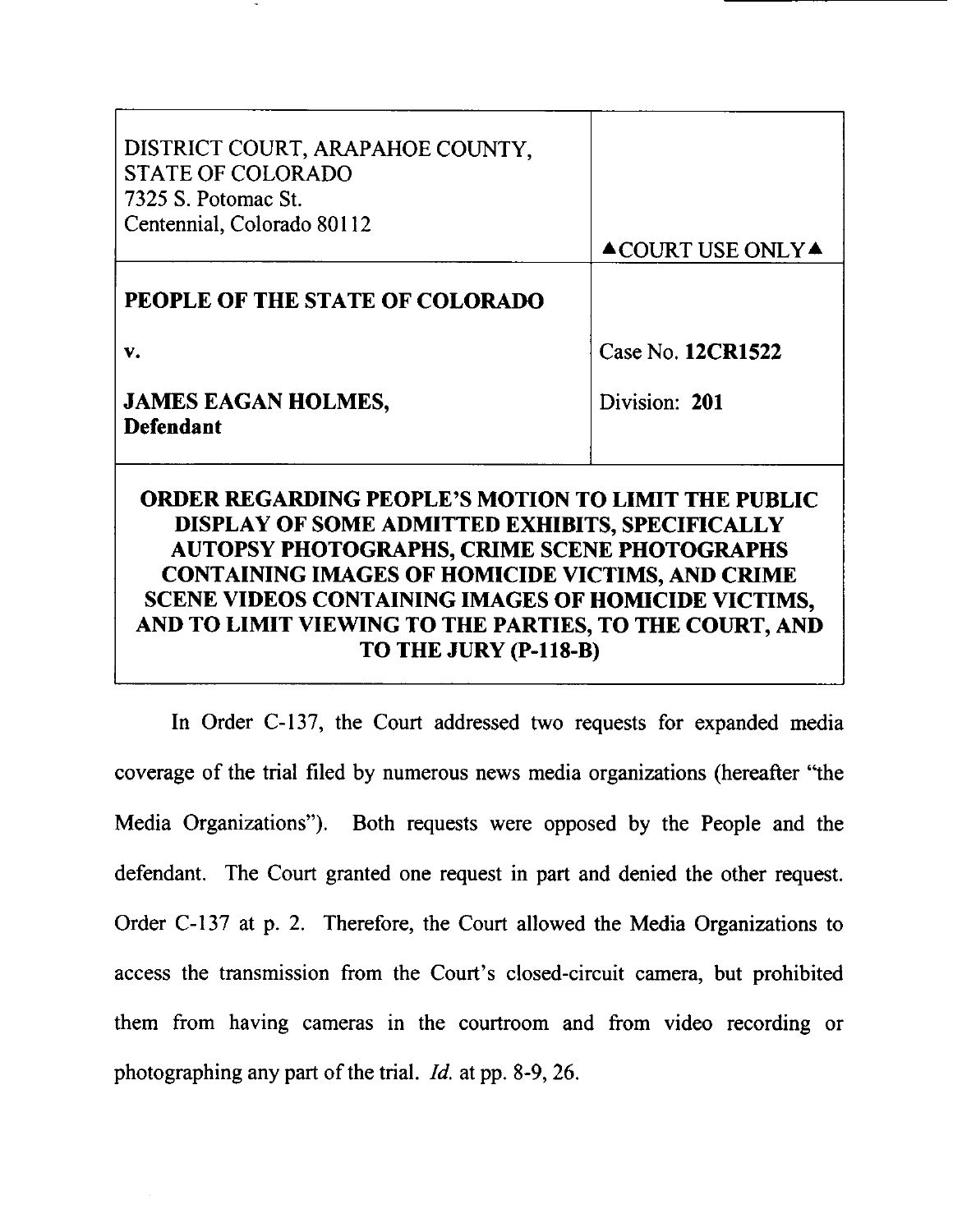In Motion P-118, the People requested that the Court "order that photographs and videos taken during autopsies, at hospitals, and at the crime scene of homicide victims (collectively 'Graphic Images') be visible only to the jury, the Court, and the parties, but not to people seated in the public gallery and public gallery overflow rooms, and that the Graphic Images not be broadcast or disseminated in any manner other than to the parties, the jury, and the Court in this case for trial and any potential appellate purposes." Motion at pp. 1-2. The People proposed that the Court "allow the placement of a television viewing screen at the top of the square column next to the video-camera on that column," with "installation and equipment at the expense of the People through the direction of the Court, out of view of the public and the media."  $Id$  at p. 2.

With the Court's permission, the People served a copy of their motion on Steven Zansberg, the legal representative of the Media Organizations. Zansberg later informed the People that his clients did not oppose the motion, and no other member of the media submitted an objection to the motion. Accordingly, the Court granted the motion. However, the Court noted that the People's proposal to install a screen at the top of the square column next to the closed-circuit camera in the courtroom was not feasible because the column is not sufliciently sturdy to hold a screen. Therefore, the Court indicated that it would have to find a different location in the vicinity of the camera for the installation of the screen.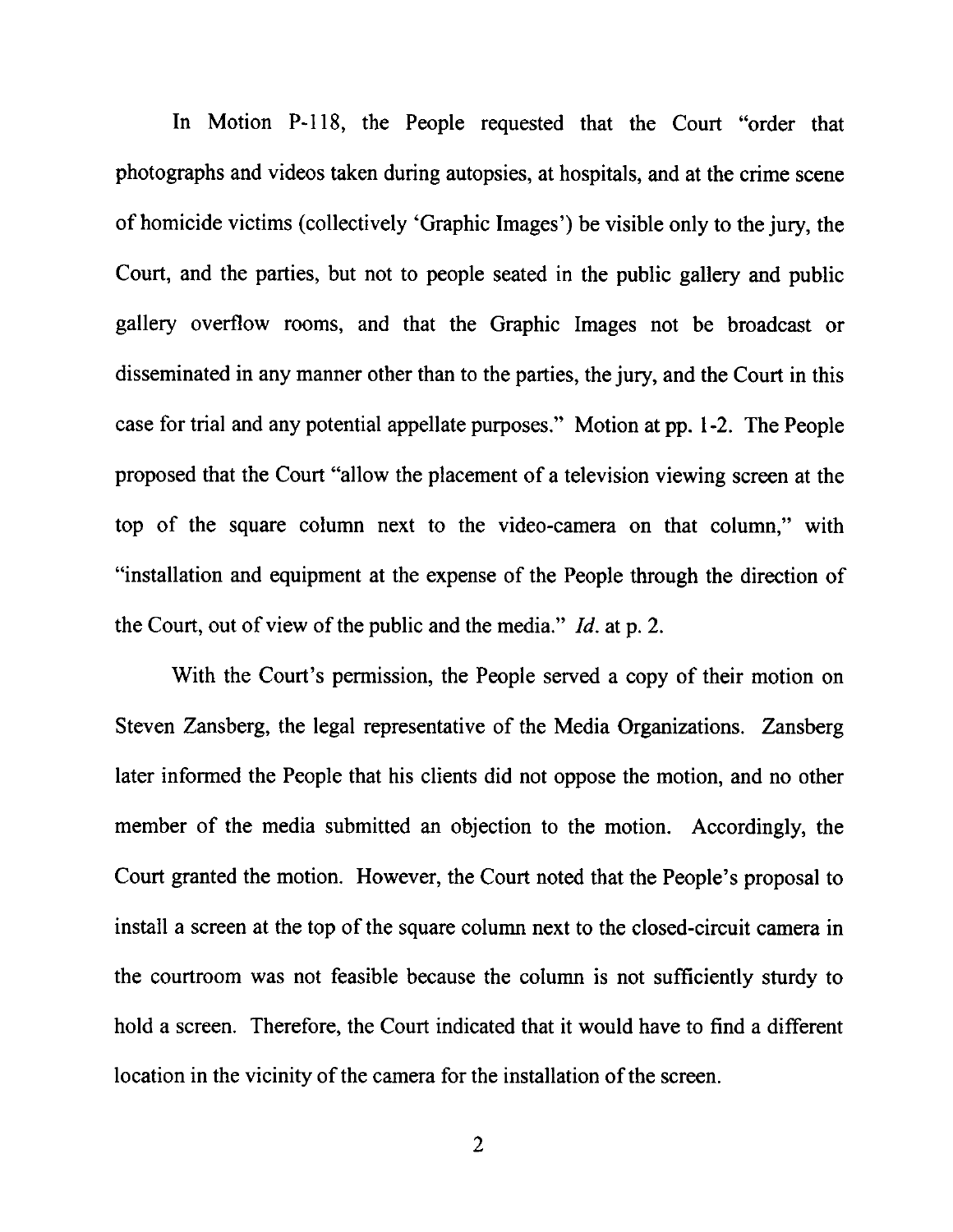On March 18, the Court informed the prosecution that it had looked into finding an altemate location for the installation of a screen that would allow the Court, the parties, counsel, and the jury, but not the public or the media, to view the Graphic Images. The Court explained that it had been unable to find an appropriate place for the screen and that all other options will present major logistical difficulties, greatly complicate the proceedings, and substantially increase the risk of error. In light of these obstacles, the Court gave the prosecution an opportunity to be heard further on why it is necessary to conceal the Graphic Images from the public and the media. The prosecution filed <sup>a</sup> supplemental motion titled "Pleading P-118-B."<sup>1</sup> The prosecution advances two reasons in support of its request: (1) to allow the family members of some of the deceased victims (hereinafter "family members")<sup>2</sup> to attend the proceedings without being exposed to the Graphic Images; and (2) to protect the privacy of the family members and their deceased relatives.

For the reasons articulated in this Order, the Court makes most, but not all, of the accommodations requested by the People. First, the Court will prohibit the

<sup>&</sup>lt;sup>1</sup> After reviewing Pleading P-118-B, the Court conducted legal research to determine whether any other court had dealt with the issues raised in Motion P-l 18 and Pleading P-118-B in a homicide case. This Order reflects the results of that research.

<sup>&</sup>lt;sup>2</sup> The "family members" do not encompass all of the deceased victims' relatives who qualify as victims in this case pursuant to the August 28, 2013 Order and Order D-181-A. The "family members" group also does not include the surviving victims and relatives of the surviving victims who qualify as victims under the August 28,  $20\overline{13}$  Order and Order D-181-A.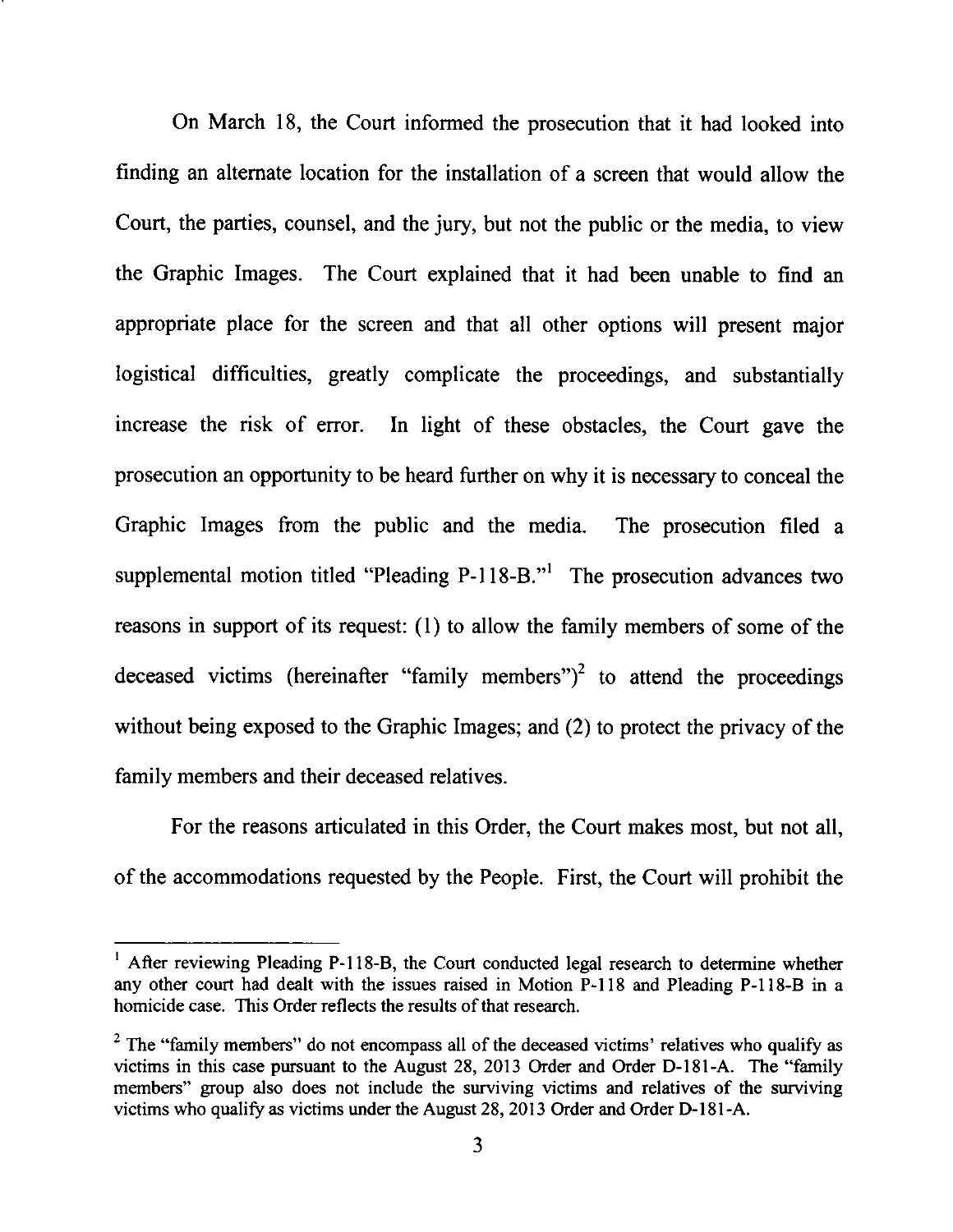broadcast of the Graphic Images. Second, the Court will bar the display of the Graphic Images on the largest screen in the courtroom. The Graphic Images will only be displayed on the screen that is farthest from the gallery and on the smallest screen in the Courtroom which is behind the jury and can only be seen from certain locations in the gallery. Third, the Court will make arrangements for all of the family members to attend the proceedings in an overflow room in which they will not be exposed to the Graphic Images. If this overflow room is not large enough, then, at the inconvenience of 16 other divisions in this Courthouse who conduct jury trials, the Court will convert the Jury Assembly Room into an overflow room where the family members may attend the proceedings without viewing the Graphic Images. Fourth, the public and the media will not be provided access to copies of any of the Graphic Images, and the Court will take precautions to eliminate the possibility of any recording of any kind being made while the Graphic Images are displayed. Fifth, the Court will prohibit the sketching of any of the Graphic Images. Sixth, the parties are ordered to advise the Court before the Graphic Images are introduced so that the Court may give a cautionary instruction to the family members. Finally, the Court will allow the family members time to leave the Courtroom following such an announcement.

However, because the People have not presented a compelling and overriding interest that outweighs the defendant's Sixth Amendment right to a

4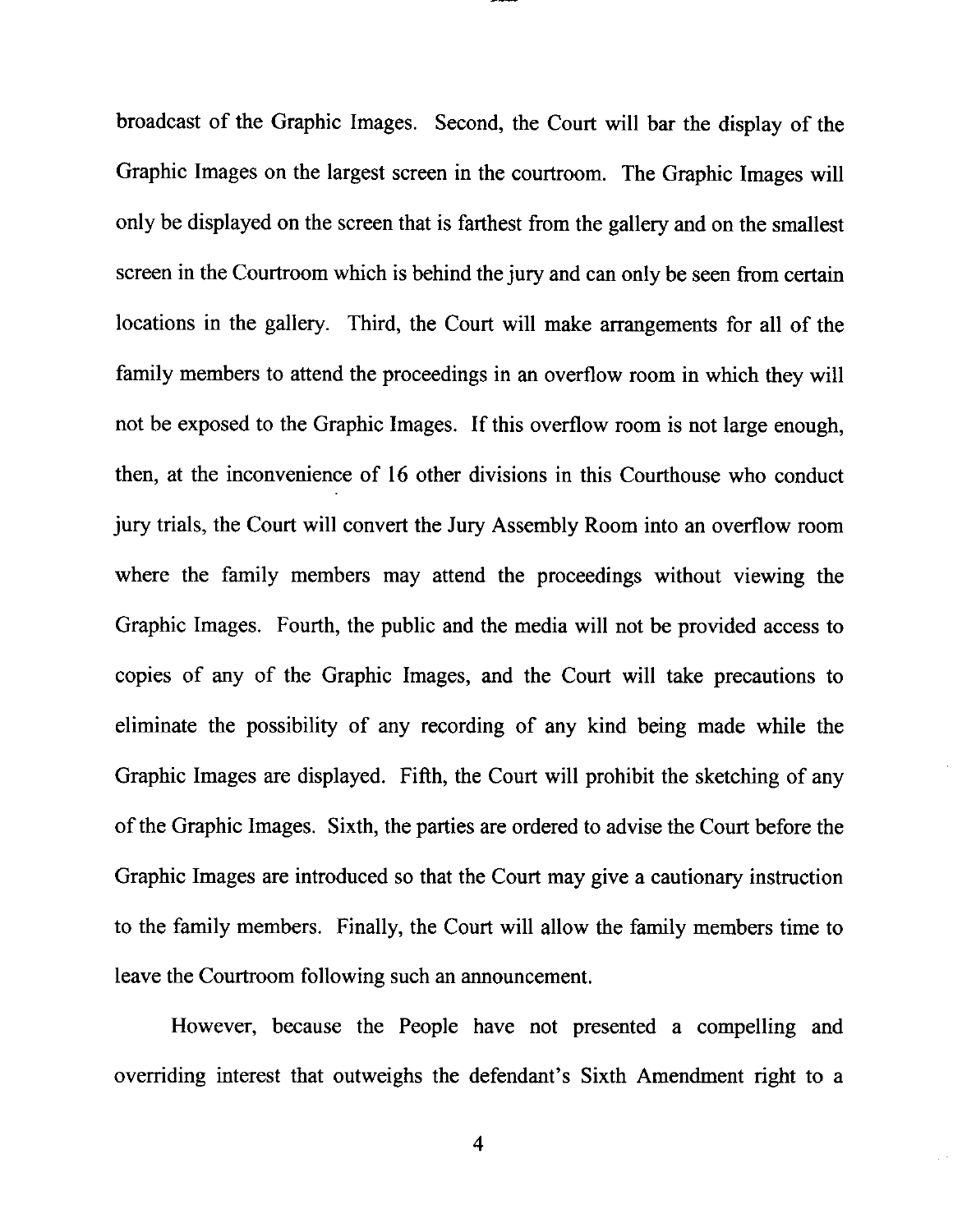public trial and the public's and the media's right of access to the proceedings under the First Amendment, the Court denies the request to conceal the Graphic Images from public view. As the Court explains in this Order, there are several other significant concems that militate against granting the relief requested. Not only do the People fail to address these concerns, they do not appear to have thought about them.

## A. Allowing the Family Members to Attend the Trial Without Being Exposed to the Graphic Images

The Court has reviewed the family members' remarks. The Court appreciates all of the comments submitted.

At the outset, the Court wishes to clarify that it has never questioned the notion that viewing evidence can be more difficult than hearing about it. The Court understands that visual observations of evidence may be more traumatizing than listening to testimony. What the Court said to the prosecution is that if the family members understandably wish to avoid viewing the Graphic Images as a coroner testifies about the autopsy of a loved one, they likely will wish to avoid hearing similarly graphic testimony from the coroner about the observations and findings made during that autopsy. The Court made this statement because it knows from experience that the testimony of a coroner regarding an autopsy is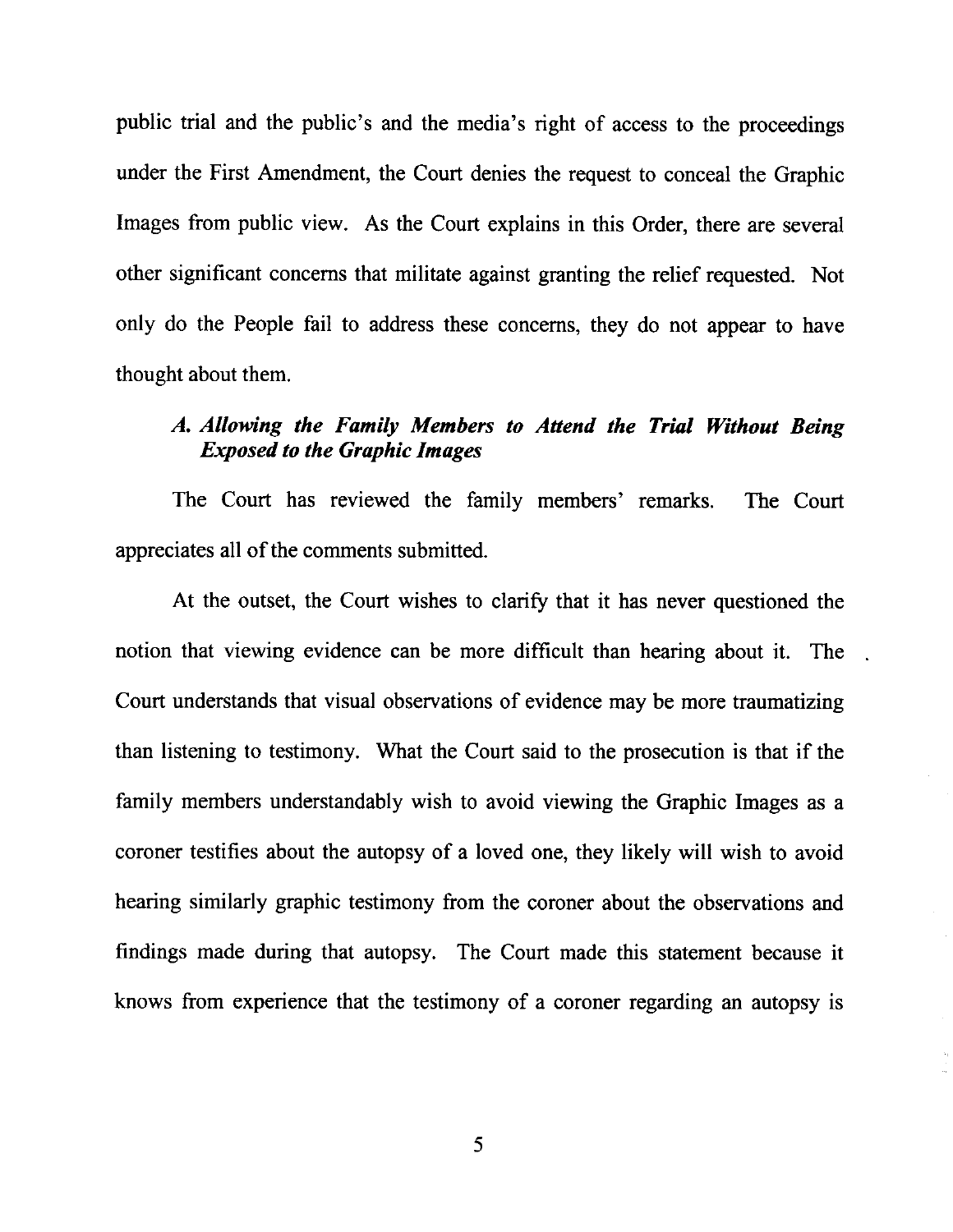generally graphic and can be traumatic and difficult for the deceased's relatives. The Court stands by the comment it made.<sup>3</sup>

Nevertheless, after reading the family members' moving and heartfelt comments, the Court is persuaded that reasonable accommodations must be made to allow them to attend the proceedings without having to view the Graphic Images. While the Court felt compelled to make the aforementioned observation, the family members must be allowed to decide for themselves how to proceed. Therefore, the Court will prohibit the display of the Graphic Images on the largest screen in the courtroom, the only screen within view of the closed-circuit camera. This will allow the family members to be shielded from the Graphic Images while watching the closed-circuit transmission of the proceedings in an overflow room. The Court will also ensure that there is sufficient space in such overflow room to accommodate all of the family members.

## B. The Family Members' Desire for Privacy

The Sixth Amendment of the United States Constitution states, in pertinent part, that "[i]n all criminal prosecutions, the accused shall enjoy the right to <sup>a</sup> speedy and public trial." U.S. Const. amend. VI. The right to a public trial is <sup>a</sup> fundamental right of a criminal defendant. Because the right to a public trial is "a

<sup>&</sup>lt;sup>3</sup> When the Court made the comment in question, none of the prosecutors disagreed with it or took issue with it. This is not surprising. It is difficult to believe that an experienced trial lawyer would ever dispute that the graphic testimony of a coroner about an autopsy can be traumatic and difficult for the deceased's relatives.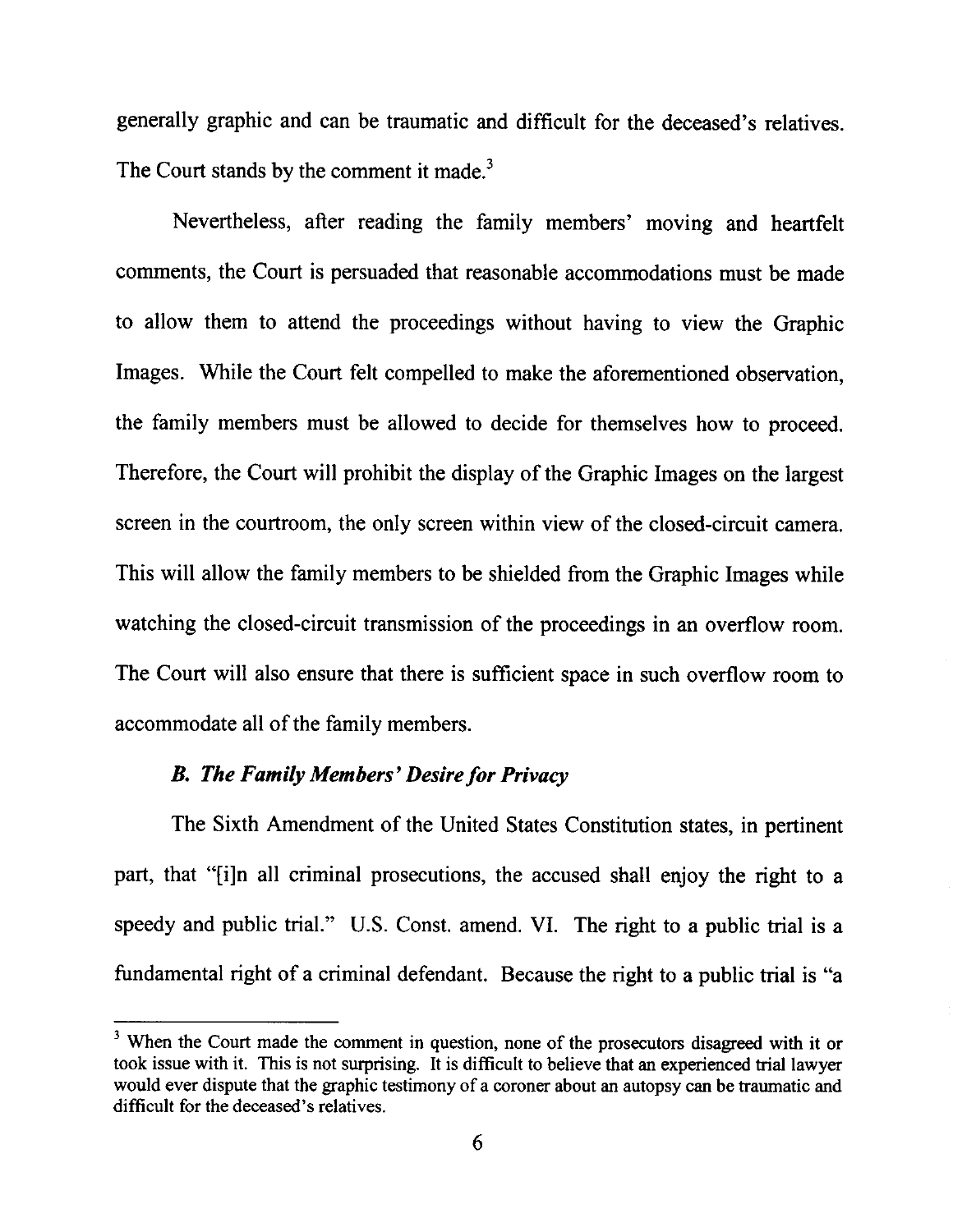structural requirement of the Constitution," it is "a structural right, such that Sixth Amendment errors are categorically exempt from harm analysis." Pena v. State, 441 S.W.3d 635, 642 (Tex. App. 2014) (quotation omitted). However, this right, while fundamental, is not inviolate. The United States Supreme Court has ruled that "the right to an open trial may give way in certain cases to other rights or interests, such as the defendant's right to a fair trial or the government's interest in inhibiting disclosure of sensitive information." Waller v. Georgia, 467 U.S. 39, 45,104S.Ct.2210,81 L.Ed.2d 31 (1984). But "[s]uch circumstances will be rare, [] and the balance of interests must be struck with special care." Id. "The party seeking to close the hearing must advance an overriding interest that is likely to be prejudiced, the closure must be no broader than necessary to protect that interest, the trial court must consider reasonable alternatives to closing the proceeding, and it must make findings adequate to support the closure." Id. at 48, 104 S.Ct.2210.

Recently, the Kansas Supreme Court commented on a defendant's constitutional right to a public trial:

One of the fundamental rights of a criminal defendant is his right to <sup>a</sup>puhlic trial Trial court proceedings are generally required to be open and public, and a public trial is one which is public in the ordinary, common-sense meaning of the term. A public trial is not solely a private right of the parties, but one involving additional interests, including those of the public. The concept of a public trial implies that doors of the courtroom be kept open and that the public, or such portion thereof as may be conveniently accommodated, be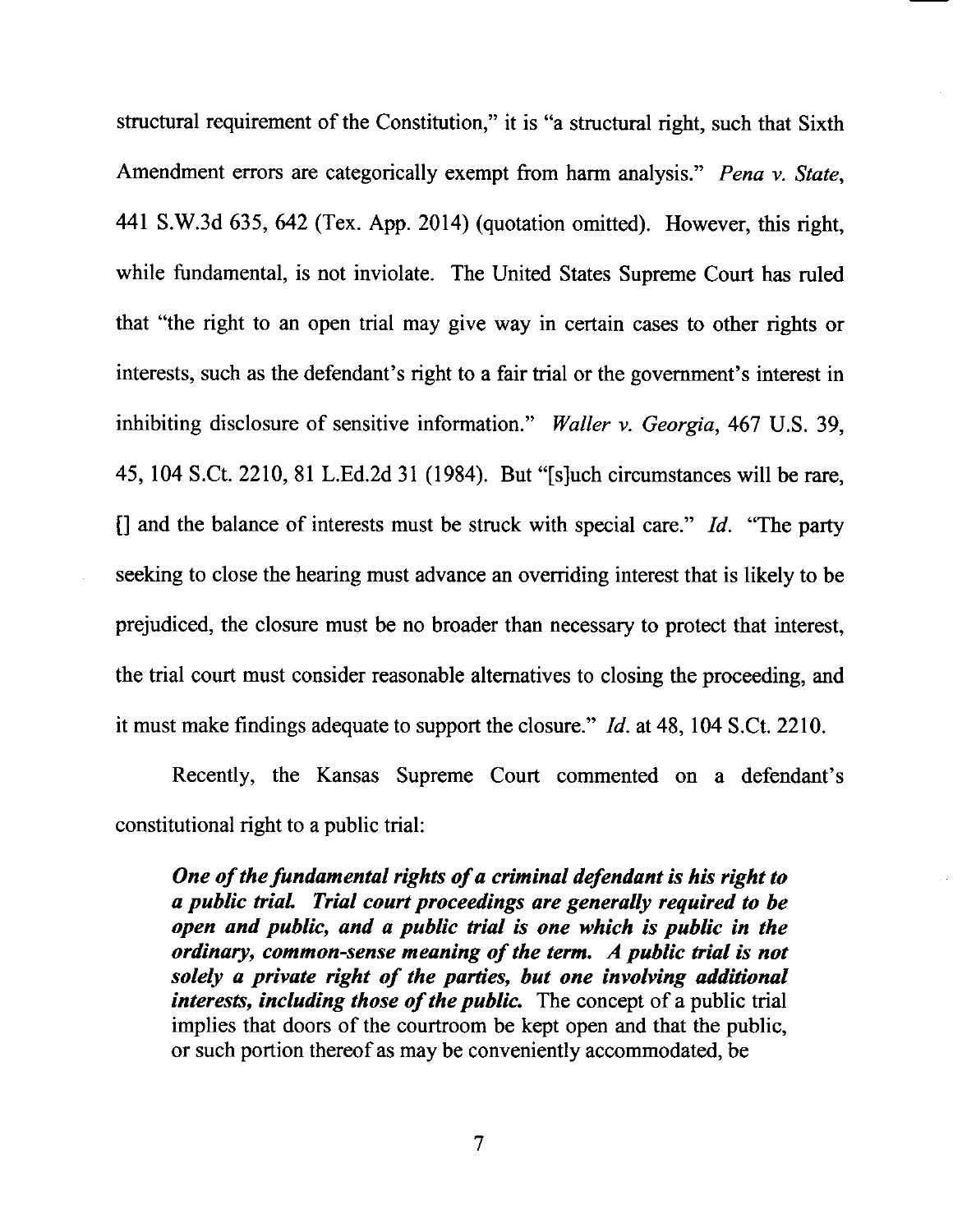admitted, subject to the right of the court to exclude objectionable characters.

State v. Cox, 304 P.3d 327, 333 (Kan. 2013) (emphasis added) (quotation omitted).

The United States Supreme Court has also concluded "that the press and the public have a qualified First Amendment right to attend a criminal trial." Waller, 467 U.S. at 44, 104 S.Ct. 2210 (citing Globe Newspaper Co. v. Superior Court, 457 U.S. 596, 603, 102 S.Ct. 2613, 73 L.Ed.2d 248 (1982); Richmond Newspapers, Inc. v. Yirginia, 448 U.S. 555, 569, 100 S.Ct. 2814,65 L.Ed.2d 973 (1980)). This nation's history "in part reflects the widespread acknowledgement, long before there were behavioral scientists, that public trials had significant community therapeutic value." Richmond Newspapers, 448 U.S. at 570, 100 S.Ct. 2814. "[P]eople sensed from experience and observation . . . [that] the means used to achieve justice must have the support derived from public acceptance of both the process and its results." Id. at 571, 100 S.Ct. 2814.

In *Richmond Newspapers*, the Court addressed an order by the trial judge that closed a criminal trial to the public:

When a shocking crime occurs, a community reaction of outrage and public protest often follows. Thereafter the open processes of justice serve an important prophylactic purpose, providing an outlet for community concern, hostility, and emotion. Without an awareness that society's responses to criminal conduct are underway, natural human reactions of outrage and protest are frustrated and may manifest themselves in some form of vengeful "self-help," as indeed they did regularly in the activities of vigilante "committees" on our frontiers. The accusation and conviction or acquittal, as much perhaps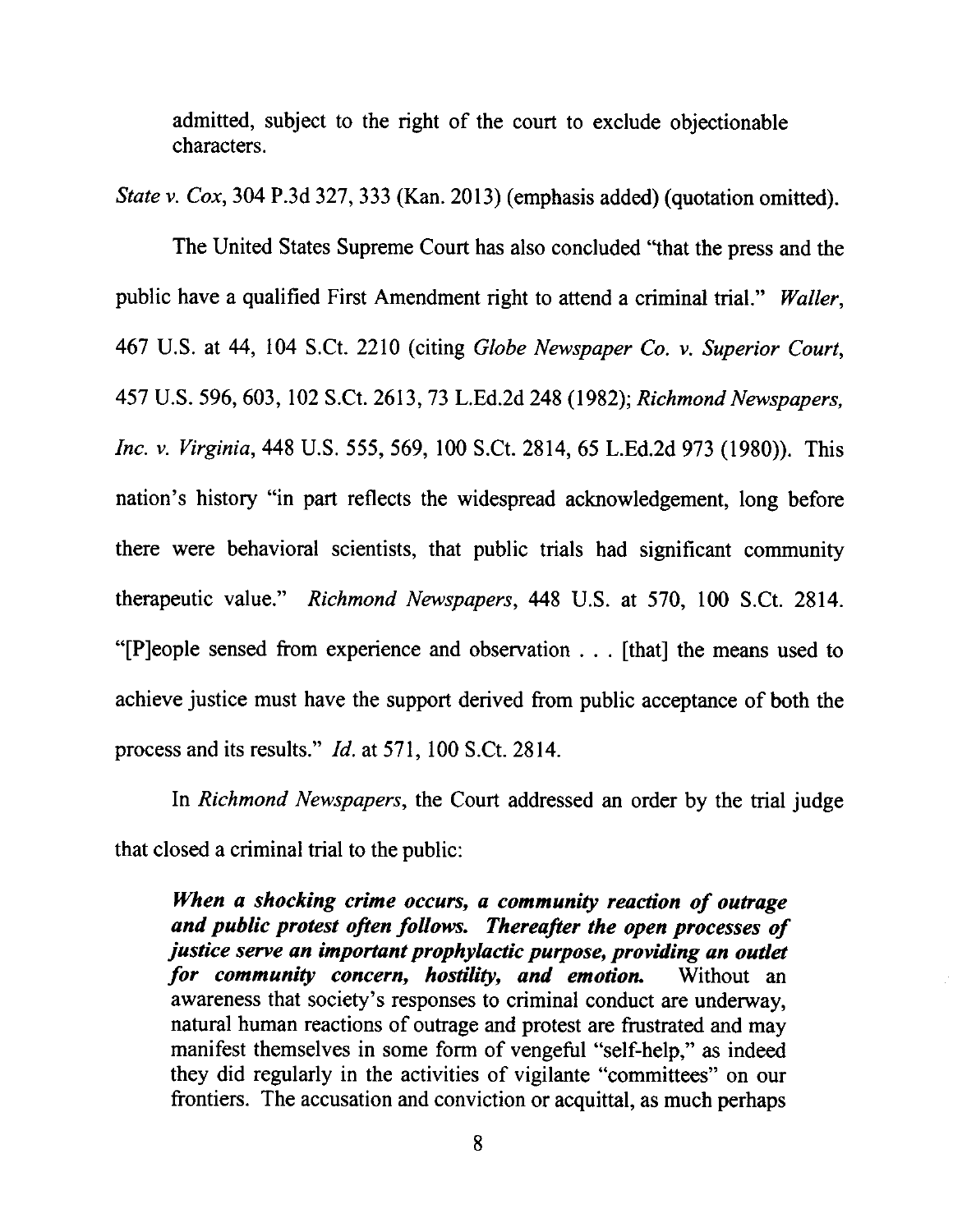as the execution of punishment, operate to restore the imbalance which was created by the offense or public charge, to reaffirm the temporarily lost feeling of security and, perhaps, to satisfy the latent urge to punish.

Civilized societies withdraw both from the victim and the vigilante the enforcement of criminal laws, but they cannot erase from people's consciousness the fundamental, natural yeaming to see justice doneor even the urge for retribution. The crucial prophylactic aspects of the administration of justice cannot function in the dark; no community catharsis can occur if justice is done in a corner or in any covert manner. It is not enough to say that results alone will satiate the natural community desire for "satisfaction." A result considered untoward may undermine public confidence, and where the trial has been concealed from public view an unexpected outcome can cause a reaction that the system at best has failed and at worst has been corrupted. To work effectively, it is important that society's criminal process satisfy the appearunce of justice, and the appearance of justice can best be provided by allowing people to observe iL

Id. at 571-72, 100 S.Ct. 2814 (emphasis added) (internal quotations and citations omitted).

The Court in Richmond Newspapers aptly noted that "[p]eople in an open society do not demand infallibility from their institutions, but it is difficult for them to accept what they are prohibited from observing."  $Id.$  at 572, 100 S.Ct. 2814. "The value of openness lies in the fact that people not actually attending trials can have confidence that standards of fairness are being observed; the sure knowledge that *anyone* is free to attend gives assurance that established procedures are being followed and that deviations will become known." Press-Enterprise Co. v. Superior Court, 464 U.S. 501, 508, 104 S.Ct. 819, 78 L.Ed.zd 629 (1984)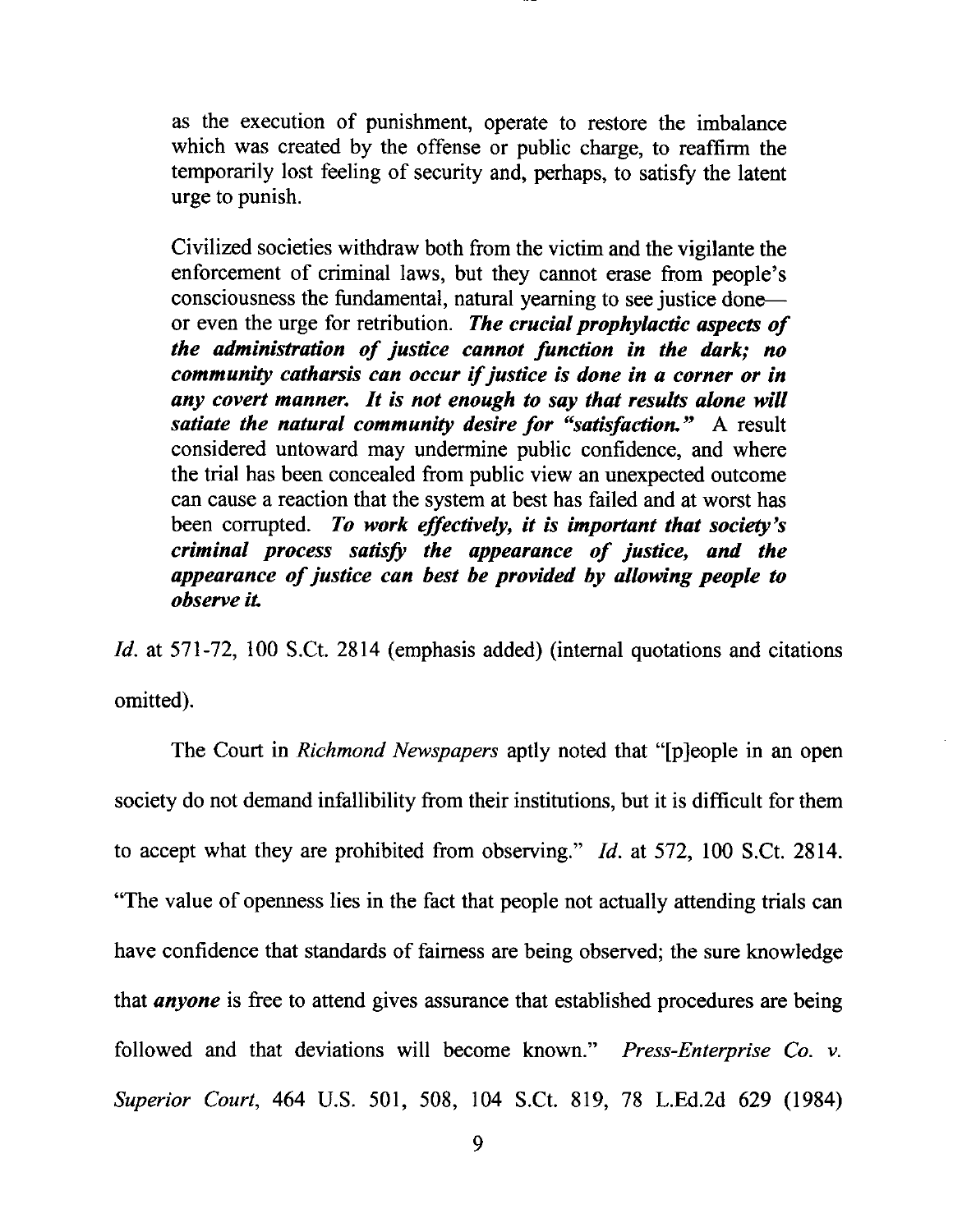(emphasis in original). Hence, openness "enhances both the basic fairness of the criminal trial and the appearance of fairness so essential to public confidence in the system." *Id.* (citation omitted).

The Court wants to make clear that it sympathizes with the concems of the family members. Their pain is almost palpable in their comments. The Court is also sensitive to the family members' desire to mainkin their privacy and the privacy of their loved ones. One of the family members predicted that if one of the deceased victims were the undersigned's relative, the undersigned "would want to exercise every option to present graphic evidence to the jury alone." Pleading P-<sup>I</sup>l8-B at p. 5. She is absolutely correct. But that is precisely why this nation's system of justice will not allow a judge to preside over the trial of the murder of his own relative. A judge could not be objective, fair, and impartial, much less apply the law faithfully, in such a trial.

The prosecution argues that "it is difficult to remember that the criminal justice field desensitizes us—to a certain degree—and it is very easy to forget and very difficult to understand—the great hardship that our work often causes others." Id. at p. 8. Be that as it may, as this Order demonstrates, the Court's ruling is not based on its desensitization and is not the result of thoughtlessness. Nor is it difficult for the Court to understand the family members' hardship and pain. To the contrary, the Court, not the prosecutors, observed that attending the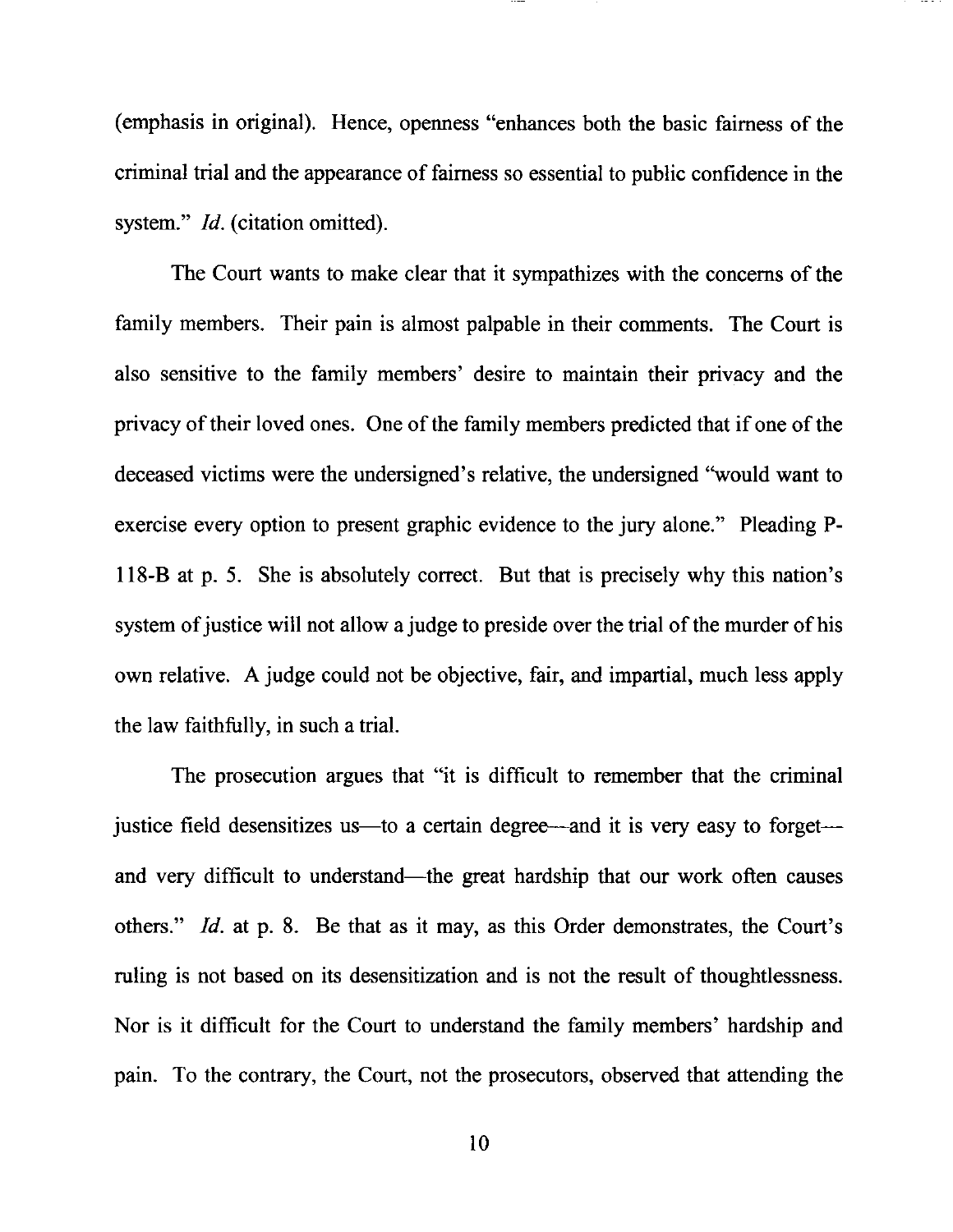testimony of the coroners who conducted the autopsies of the family members' loved ones, even without being exposed to the Graphic Images, will be very difficult and may be traumatic.

The Court recognizes that the Media Organizations did not object to the prosecution's requests in Motion P-118. However, there is no guarantee that a different member of the media will not do so later, even during the trial. Zansberg certainly does not represent all media entities in the world. Nor does the media speak for all of the members of the public. Just because the Media Organizations chose not to object to Motion P-I18 does not mean that a member of the public will not show up during the trial and demand, pursuant to his or her First Amendment rights, to view the Graphic Images as they are displayed in the courtroom. Neither the parties nor the Media Organizations have the authority to bind all members of the public to an agreement to conceal from public view the Graphic Images.

Regardless, the defendant has a fundamental right to a public trial under the Sixth Amendment. It is true that the defense did not object to Motion P-l l8 either, but the defendant has not executed a voluntary, knowing, and intelligent waiver of his constitutional right to a public trial. Nor have defense counsel waived such right on the defendant's behalf as a strategic decision in this case. And, in the end, the law imposes an independent duty on the Court to ensure this trial is public.

ll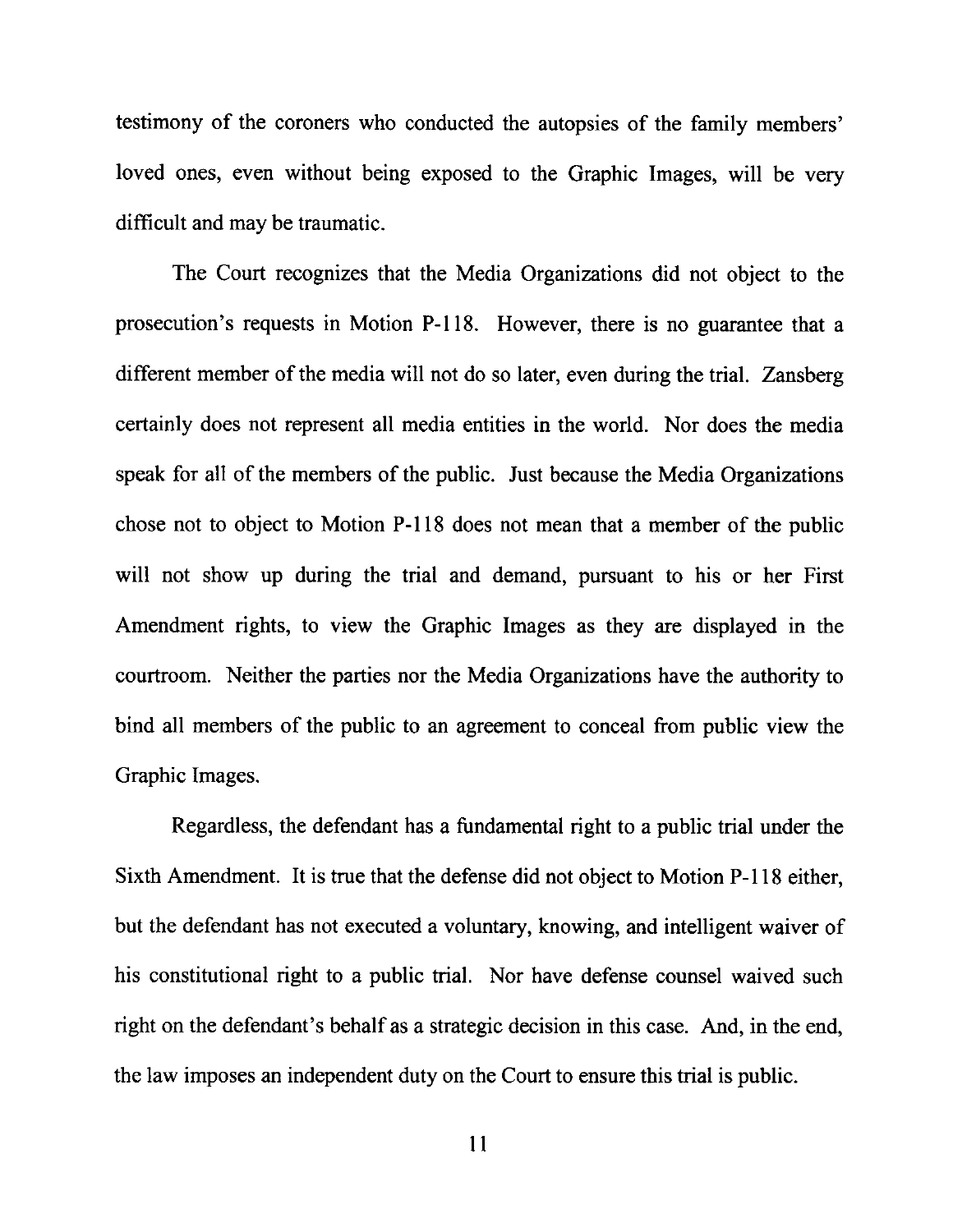To conceal the Graphic Images from the public and the media would be to partially close the trial. $<sup>4</sup>$  This is problematic. As another Court recently</sup> recognized, "ours is an open judicial system." In re The Spokesman-Review, 569 F. Supp. 2d 1095, I 105 (D. Idaho 2008). Closure of any part of the trial can only be justified by "a compelling interest that outweighs the lengthy history of public access to open court proceedings." Id.

Though the Graphic Images are disturbing, "they are direct evidence of the crimes and are necessary to the jury's consideration and must be presented to the jury." Id. Approximately 150 exhibits, including the silent 45-minute crime scene video, a significant item of evidence, comprise the Graphic Images. In other words, the partial closure sought by the prosecution is not insubstantial, even for a four-month trial that involves thousands of exhibits.

At least one Court has ruled that preventing the public and the media from watching graphic videos during a murder trial amounts to a partial closure of the trial. Id. In In re The Spokesman-Review, a capital case, the prosecution sought to prevent the public and the media from watching graphic videos during the trial. Id.

 $4$  On January 20, 2015, during a bench conference, the Court inquired about taking a very small portion of the testimony of Undersheriff Louie Perea at the bench outside the hearing of the public. The People objected on the ground that the trial must be open to the public, and requiring Perea to partially testify outside the hearing of the public would have been the equivalent of closing part of the proceedings. Later, during the same bench conference, as defense counsel made a particular request, the prosecution strenuously objected to the request being discussed outside the presence of the public because this is a public trial. The Court agreed with both of the prosecution's objections.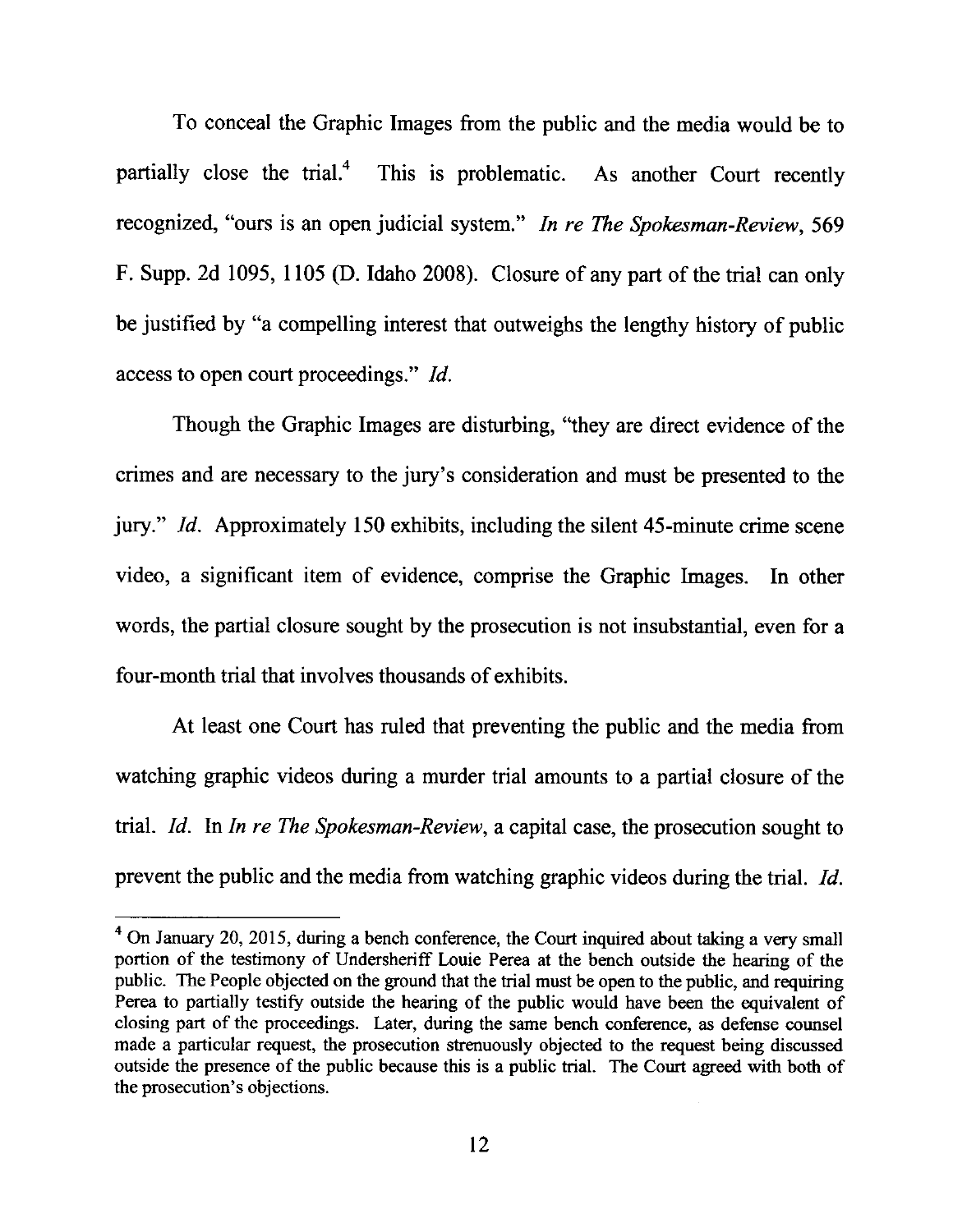Although the Court was "sensitive to the family's interest in maintaining their privacy and the dignity of the victim," it concluded that such interest did not outweigh the public's and the media's right of access to the videos. 1d. Therefore, the trial judge ordered that "the courtroom [would] rernain open during the presentation of the videos in question."  $Id<sup>5</sup>$ 

It appears that in *In re The Spokesman Review*, the prosecution's request involved excluding the public and the media from the courtroom while the graphic videos were played. But there is no basis to believe that the Court's ruling would have been different if the partial closure sought by the prosecution had involved the specific procedure requested in this case. To the contrary, the Court explained that the proposed use of a less restrictive procedure did not alter its analysis. Id. at 1106. In response to a motion to reconsider, the Court indicated that it had considered and rejected the use of"reasonable time, place, and manner restrictions for the viewing of the video such as: limiting the number of representatives of nontriaVnon-court participants and a limitation on the manner in which the video tape is presented." 1d.

Notably, while the Court in In re The Spokesman-Review denied the prosecution's request to prevent the public and the media from watching the

 $\frac{1}{2}$  In re The Spokesman-Review was decided under the First Amendment, not the Sixth Amendment. However, "there can be little doubt that the explicit Sixth Amendment right of the accused is no less protective of a public trial than the implicit First Amendment right of the press and public." Waller, 467 U.S. at 46, 104 S.Ct. 2210.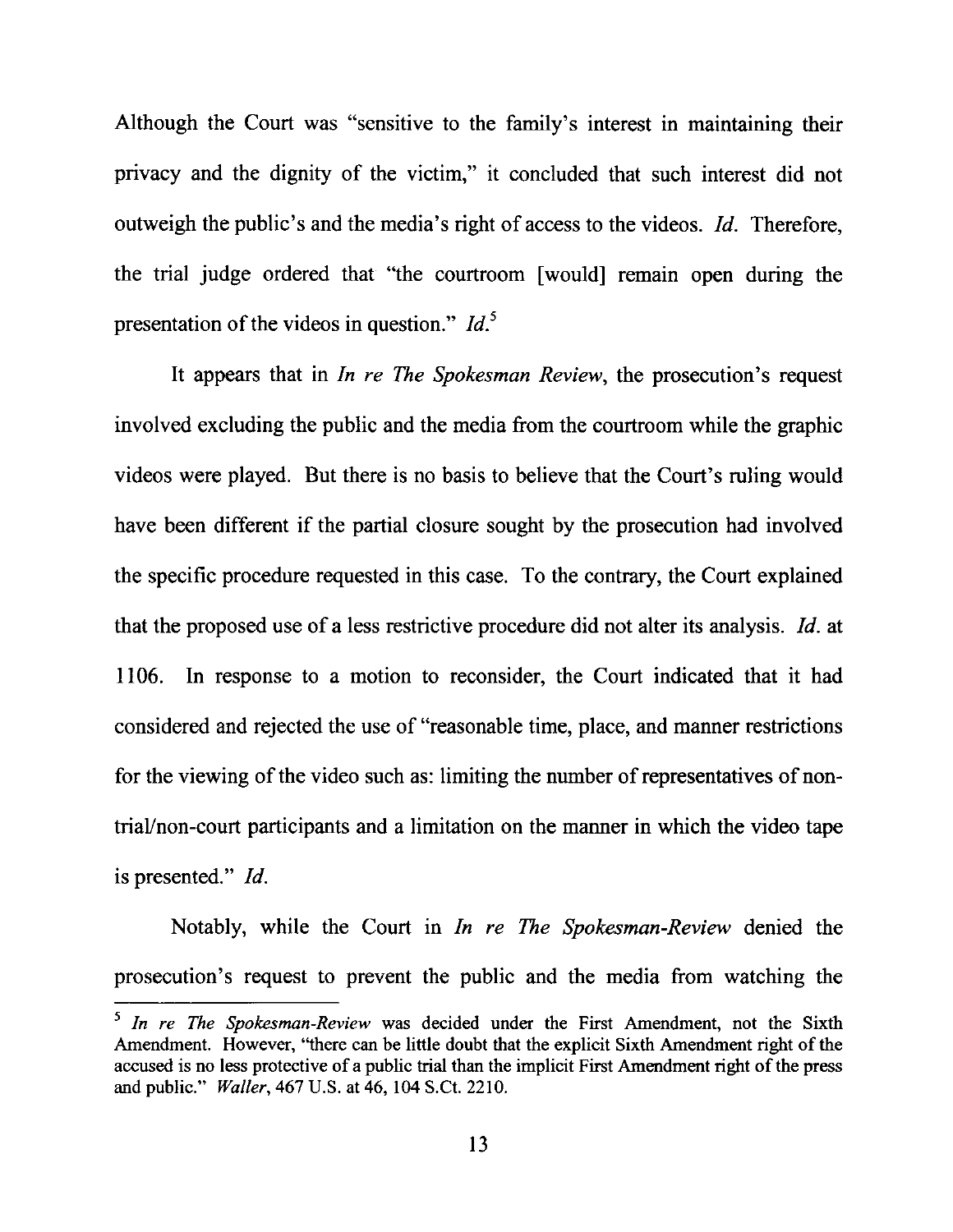graphic videos shown during the trial, it granted the prosecution's request to close the courtroom during the testimony of the child victim and to subsequently provide a copy of the transcript of her testimony to the media. Id. at 1101, I104. The Court explained that "[r]ecalling the details of the crimes in front of a group of disinterested peers [would] cause the minor victim . . . undue embarrassment, as well as psychological and possible physical harm." *Id.* at 1101. The child victim had experienced "multiple traumatic events . . . when she was eight years of age including the homicide of several family members, the abduction of she and her brother for several weeks during which time she and her brother were sexually assaulted and exploited, and the eventual murder of her brother." Id. In addition, "the minor victim suffer[ed] from ongoing and overwhelming concerns regarding [the] trial and further dissemination of information to the public regarding the substance of her testimony," and "her treatment providers [were] concerned about the re-exposure to the traumatic events that her testimony [would] require." Id. The Court concluded that "[t]hese concems regarding the well-fare of the minor victim . . . [were] compelling" and outweighed the public's and the media's right of access. Id.

Thus, the decision in In re The Spokesman-Review highlights what type of compelling and overriding interest is required to outweigh the First Amendment's right of access and the Sixth Amendment's right to a public trial. The wishes of a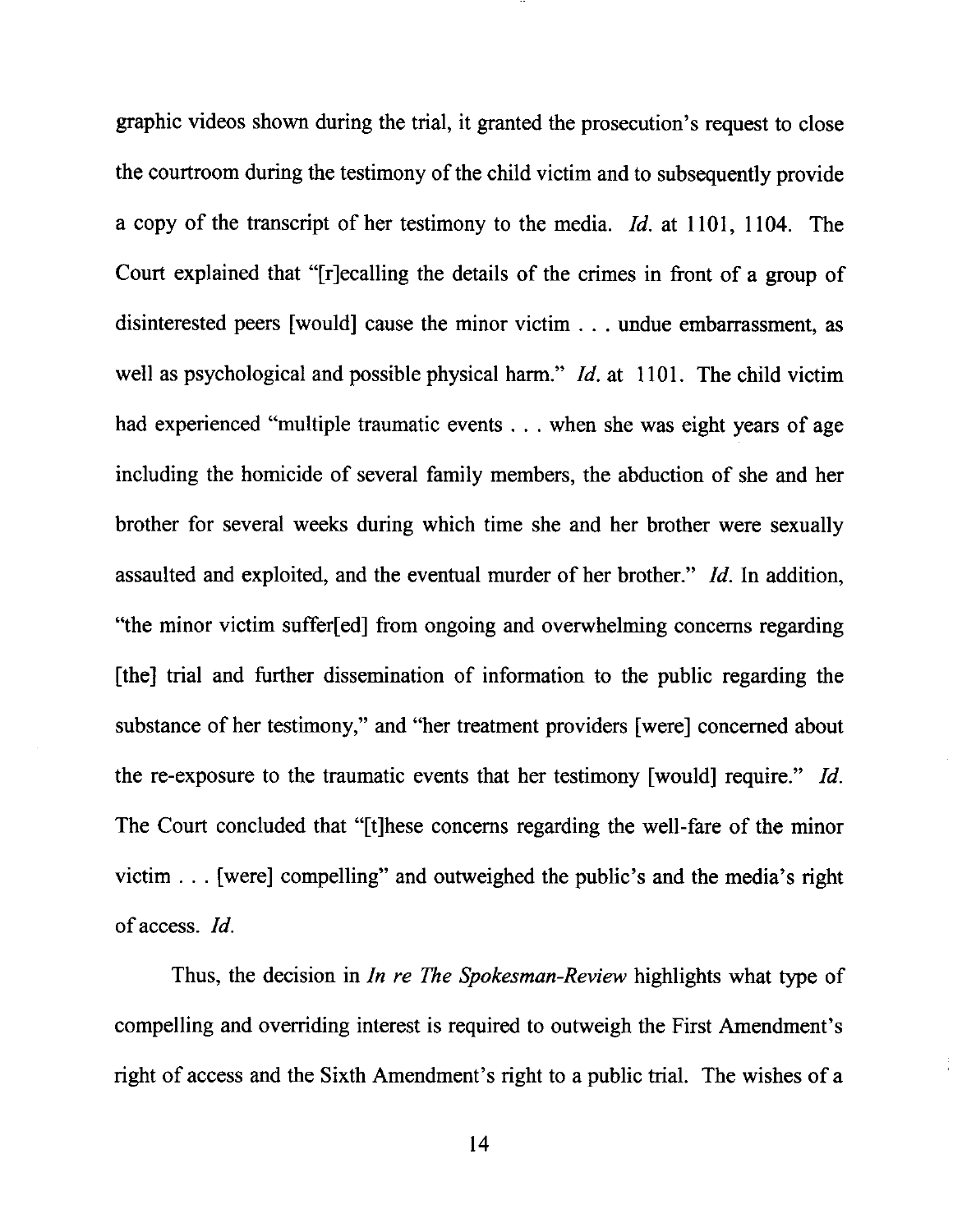deceased victim's relatives for privacy, while completely understandable, are not sufficient to warrant partial closure of the trial as graphic images of the deceased victims are displayed in the courtroom.

h Pena v. State,44l S.W.3d 635 (Tex. App. 2014), the Court implied that the private display of graphic autopsy photographs would have affected the defendant's fundamental right to a public trial under the Sixth Amendment. There, the defendant argued that his conviction for murder should be reversed because the trial court judge "failed to hold a public trial," as "it closed the drape over the courtroom's windows to block the public's view" when certain "graphic photographs from the autopsy''were introduced into evidence, "in violation of [his] rights under the Sixth Amendment to the United States Constitution." *Id.* at 642. The Court rejected the claim because the defendant failed to object "to the alleged closing of the trial to the public."  $Id$  at 643. In the alternative, the Court ruled that, even if the issue had been preserved, the defendant "failed to demonstrate that his trial was closed to the public . . . or that the trial court did not accommodate public viewing of the tial." Id. According to the Court, the record did not show "what the impact of [the drapes'] closure would have been on anyone's ability to attend or view the proceedings inside the courtroom." Id. To the contrary, it appeared to the Court "that the drape in question, if it was closed, would merely have prevented photography or videotaping by persons outside the

l5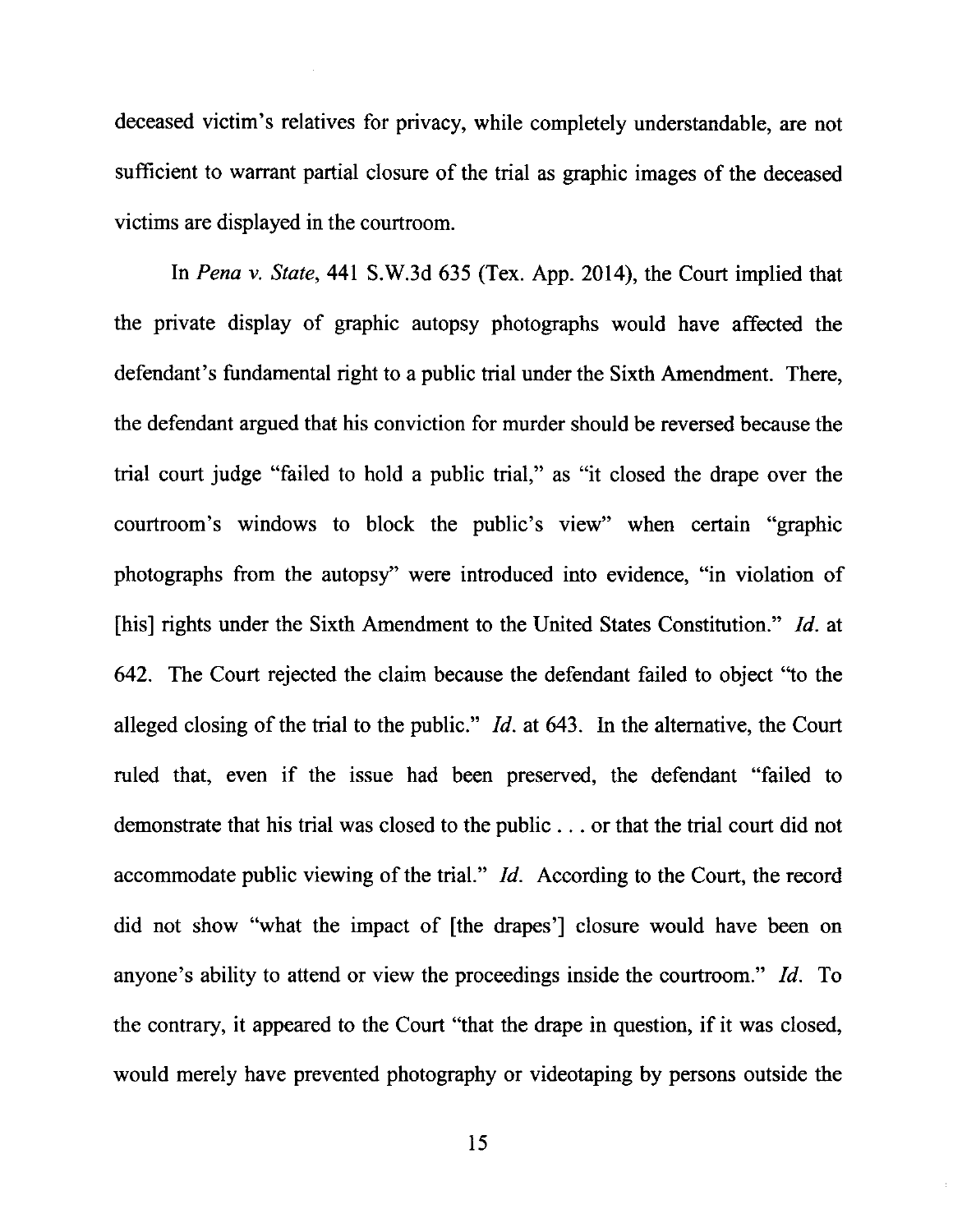courtroom, which would not have violated [the defendant's] Sixth Amendment rights." *Id.* 

State v. Cox also provides guidance, although the Court acknowledges that it is factually different. There, the Kansas Supreme Court reversed the defendant's conviction because the trial judge "clear[ed] the courtroom during the testimony of [a witness], while her photographs of the victims' genitalia were displayed and discussed." Cox, 304 P.3d at 332. "As soon as the 'graphic images' were no longer displayed, members of the public were allowed back into the courtroom." Id. at 333. On appeal, the Court rejected the State's argument that the defendant had a duty to request specific findings related to the partial closure, noting that "[t]he judge's independent duty to ensure that a criminal defendant receives a fair trial is . . . well established." Id. at 334 (citation omitted). The Court added that "[a] defendant is not required to prove specific prejudice in order to obtain relief for a violation of the public-trial guarantee." Id. (citations omitted). Rather, pursuant to United States Supreme Court precedent, "a public-trial violation [can] not be considered harmless error." Id. "Other courts have also held that, when the Sixth Amendment right to public trial has been violated, the harmless error rule does not apply." Id. (citations omitted). The Court in State v. Cox concluded that reversal was required because the partial closure of the courtroom during the trial "was not a 'minor violation" of the public trial guarantee'." Id. (citation omitted).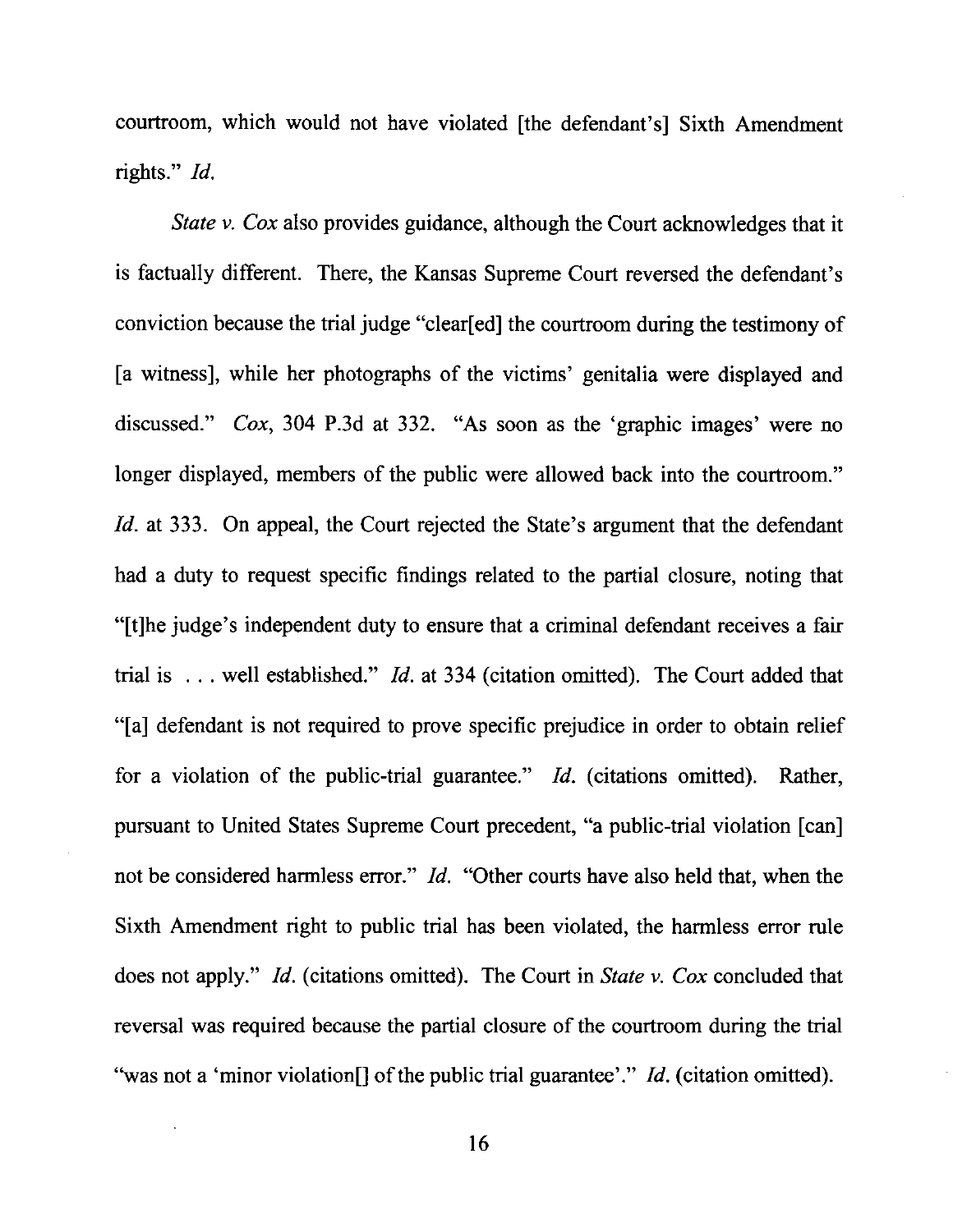The cases on which the prosecution relies are unpublished decisions, in some instances completely devoid of precedential authority, and are inapposite. In United States v. Kaufman, 2005 WL 2648070, at  $*2$  (D. Kan. 2005), the Court allowed "sexually-graphic videos of mentally ill victims" to be "shown in <sup>a</sup> manner so that they [would] not [be] viewable by individuals in the gallery." However, the Court acknowledged that this procedure impacted the First Amendment right of access of the public and the press. *Id.* ("the trial has been completely open to the press and the public with the exception that sexually graphic videos of mentally ill victims are shown in a manner so that they are not viewable by individuals in the gallery") (emphasis added). The Court approved partial closure of the proceedings because it "was necessary to protect the victims" right to be treated with faimess and with respect for the victims' dignity and privacy'' under the federal Crime Victims' Rights Act). Id. (quotation omitted). Unlike this case, at issue in Kauffman were graphic videos depicting sexual acts of misconduct being perpetrated by the defendants on their mentally ill patients. *Id*. at \*1.

Tennessee v. Vandenburg is a state trial court decision with no precedential value. It also dealt with graphic exhibits of a sexual nature.

Lastly, the prosecution relies on an email purportedly sent by one of the prosecutors in the case involving Oscar Pistorius. As the prosecution concedes,

17

 $\frac{1}{2}$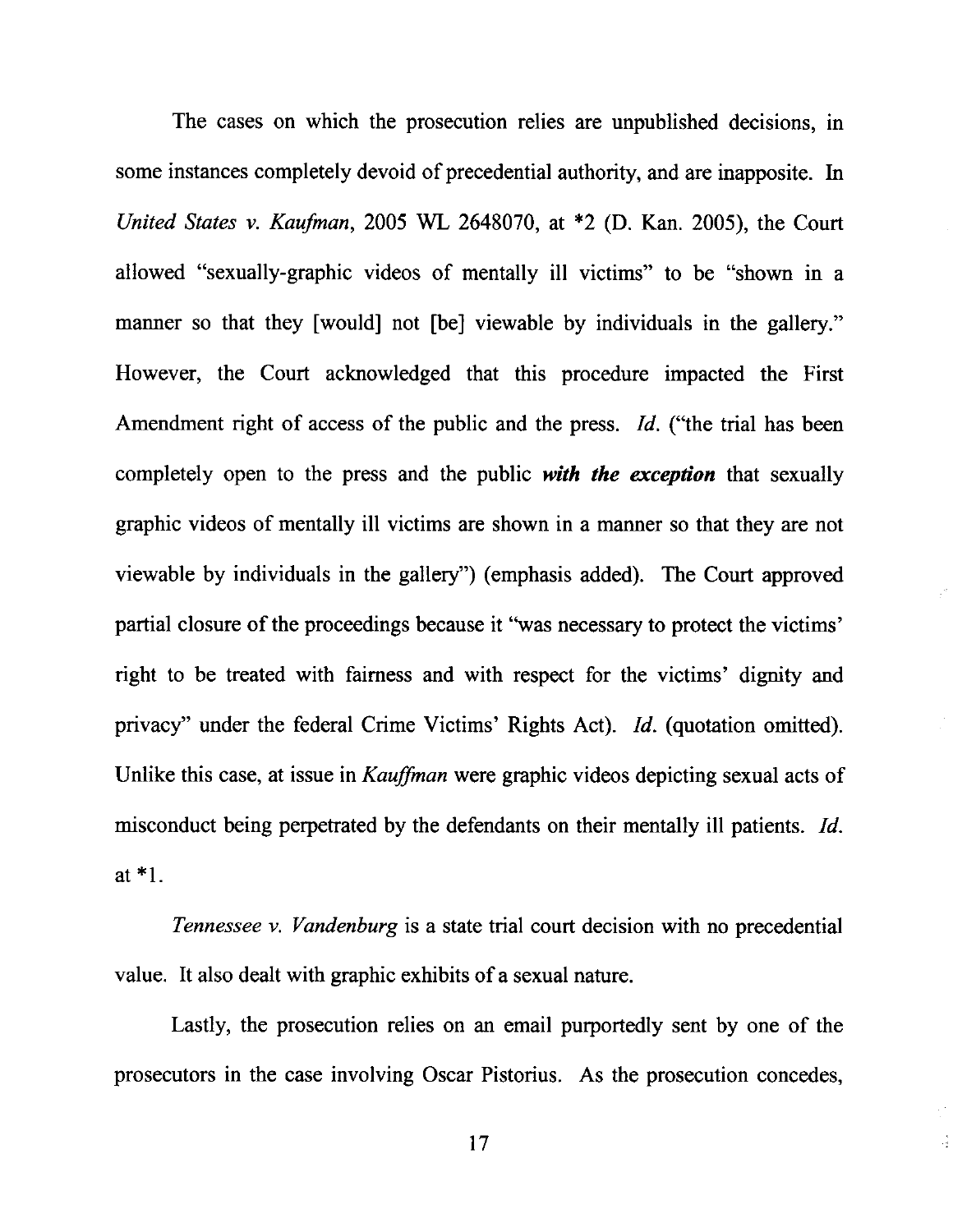this email is related to a case from another country and has no precedential value here. Moreover, the email includes a single sentence that states that the parties agreed to "certain image prohibitions" based on that country's "criminal procedure act." No such "procedure act" exists in the United States, and, in any event, there is no indication that the restriction in Pistorius' case included allowing images to be shown at trial only to the lawyers, the parties, and the judge. The rest of the email addresses what images were allowed to be broadcast, an issue the Court has already addressed in this case.<sup>6</sup>

Significantly, the prosecution can point to no homicide case, let alone capital case, in the rich history of American jurisprudence in which a trial court has granted the relief it requests here. The Court's research unearthed no such case. At the hearing on March 18, this District Attorney's Office admitted that it has prosecuted hundreds of homicides in this Courthouse, but it has never once sought the relief it requests in this case.

 $6$  The prosecution's reliance on other unpublished cases, Motion P-118 at pp. 5-6, is equally misplaced. In United States v. Patkar, 2008 WL 233062, at \*2 (D. Haw. 2008), the Court denied a motion by the Associated Press for access to "materials that comprised the basis of the [charged] extortion [scheme]." Here, no copies of the Graphic Images will be accessible to the public or the press. In State in Interest of KP, 709 A.2d 315 (N.J. Super. Ch. Div. 1997), the Court denied a motion by the press to access juvenile court proceedings. Of course, this case does not involve juvenile proceedings. In United States v. Robinson, 2009 WL 137319, at \*1-3 (D. Mass. 2009), the Court denied a newspaper's motion for disclosure of the identity of a victim who was subject to extortion after a sex-for-fee relationship. No such issue of identification is involved in the case at hand. Lastly, in Gueits v. Kirkpatrick, 618 F. Supp. 2d 193, 198 n.1 (E.D.N.Y. 2009), rev'd on other grounds, 612 F.3d 118 (2d Cir. 2010), the Court decided not to publish the victim's name in a court decision. Again, there is no issue related to the identification of a victim in this case.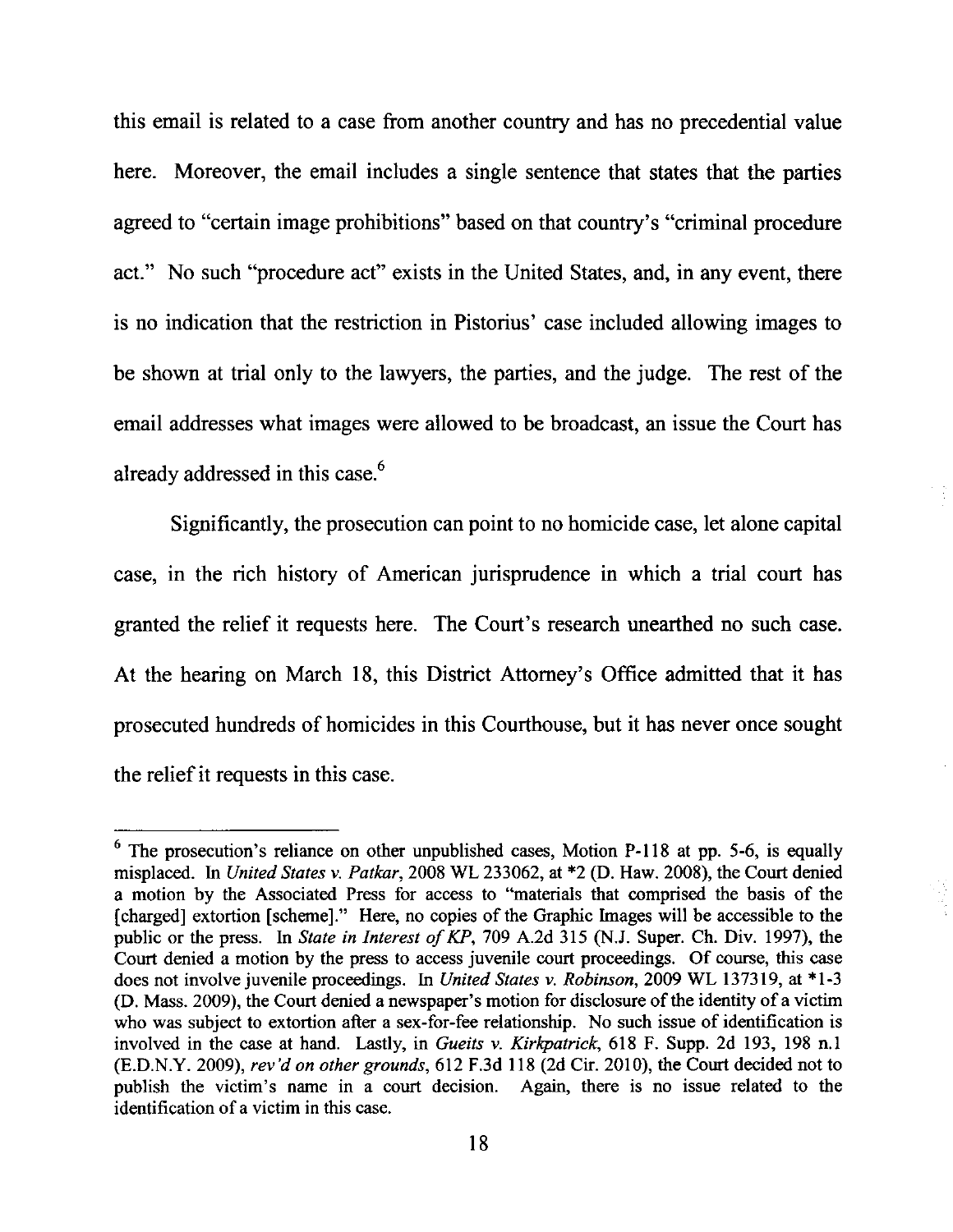Given the current state of the law, the Court is not willing to risk error, much less structural error, in this capital case by ordering the partial closure of the trial. This does not mean that the Court lacks respect for the family members' rights under the Victims' Rights Act or that the Court is refusing to enforce those rights. The August 28,2013 Order and Order D-l8l-A, allowing the hundreds of victims in this case (including those who are not named in any counts) to be present throughout the trial and at every other critical stage in these proceedings, speaks loud and clear on this point. But the Victims' Rights Act does not grant victims of crime the right to partially private proceedings. It grants them "the right to be treated with fairness, respect, and dignity."  $\S$  24-4.1-302.5(1)(a) (2014). The Court will ensure that the Graphic Images will be displayed in such a way that the victims' rights to be treated with fairness, respect, and dignity will be fully observed and enforced at all times by everyone involved.

In any event, the Court's concerns do not end with the law. There are other significant concerns that the People have failed to address, including two that lead the Court to question whether the People have thought through carefully their request for partial closure.

First, the prosecution does not explain why the family members are entitled to a partially private trial, but the surviving victims are not. Nor does the prosecution represent that the surviving victims and their relatives (hereinafter "the

1š.

19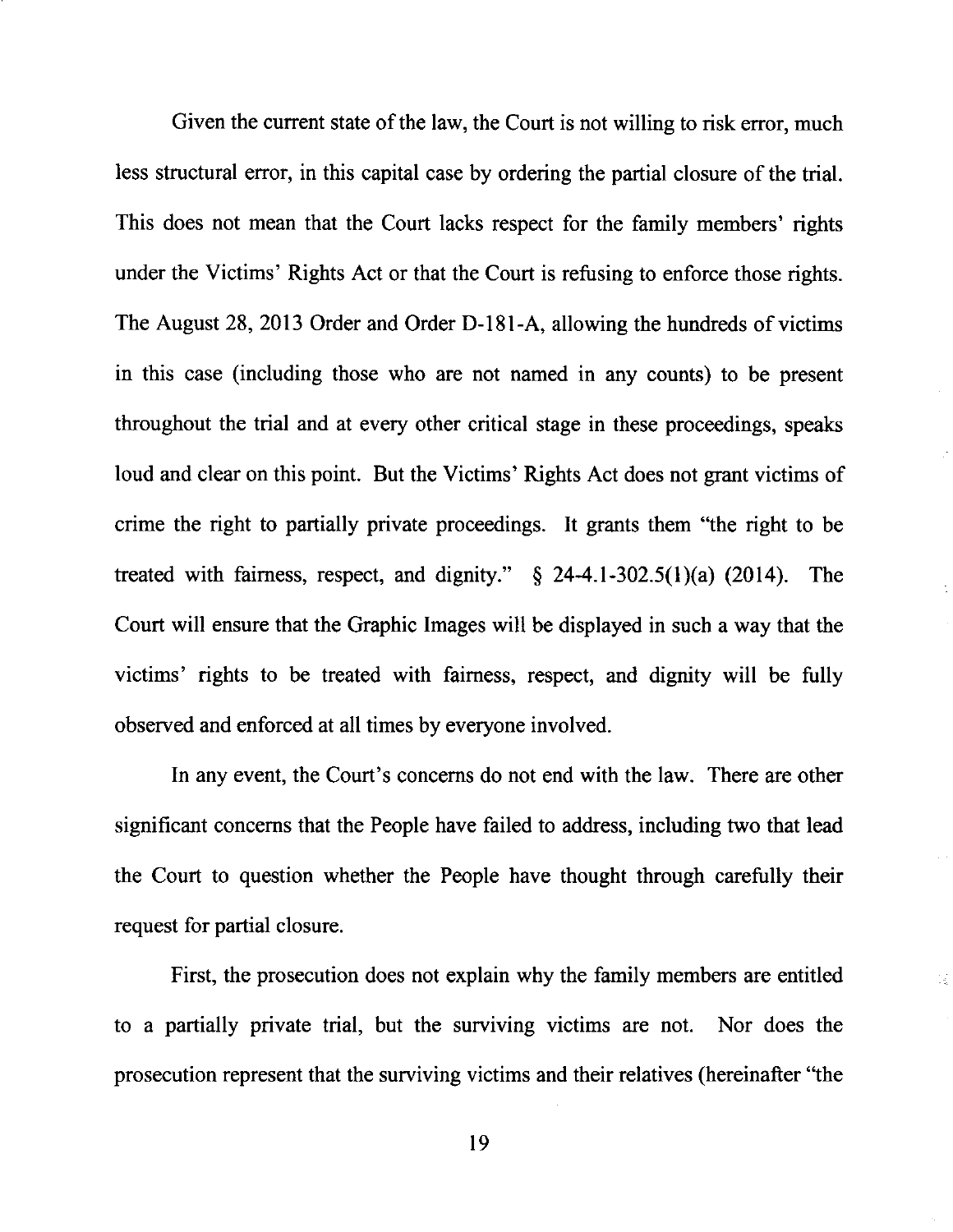surviving victims") are not interested in having the procedure in question extended to them. The Victims' Rights Act applies equally to both groups-the family members and the surviving victims. Both groups are entitled to be treated with fairness, respect, and dignity. If the graphic photographs of the surviving victims' injuries do not necessitate the procedure at issue, then presumably neither do the Graphic Images.



surviving victims will be on the stand as these photographs are displayed in all three screens in the courtroom. This will undoubtedly be very uncomfortable for them and may run contrary to their wishes regarding their privacy. There is no explanation in Motion P-l l8 or Pleading P-l l8-B as to why the prosecution is not concerned with these individuals' desire for privacy or why it has not asked that any of the photographs of their injuries be concealed from public view. If the Court were to grant the relief requested to the family members, it would have no basis to deny the same request by any of the surviving victims. Theoretically, at

45

导索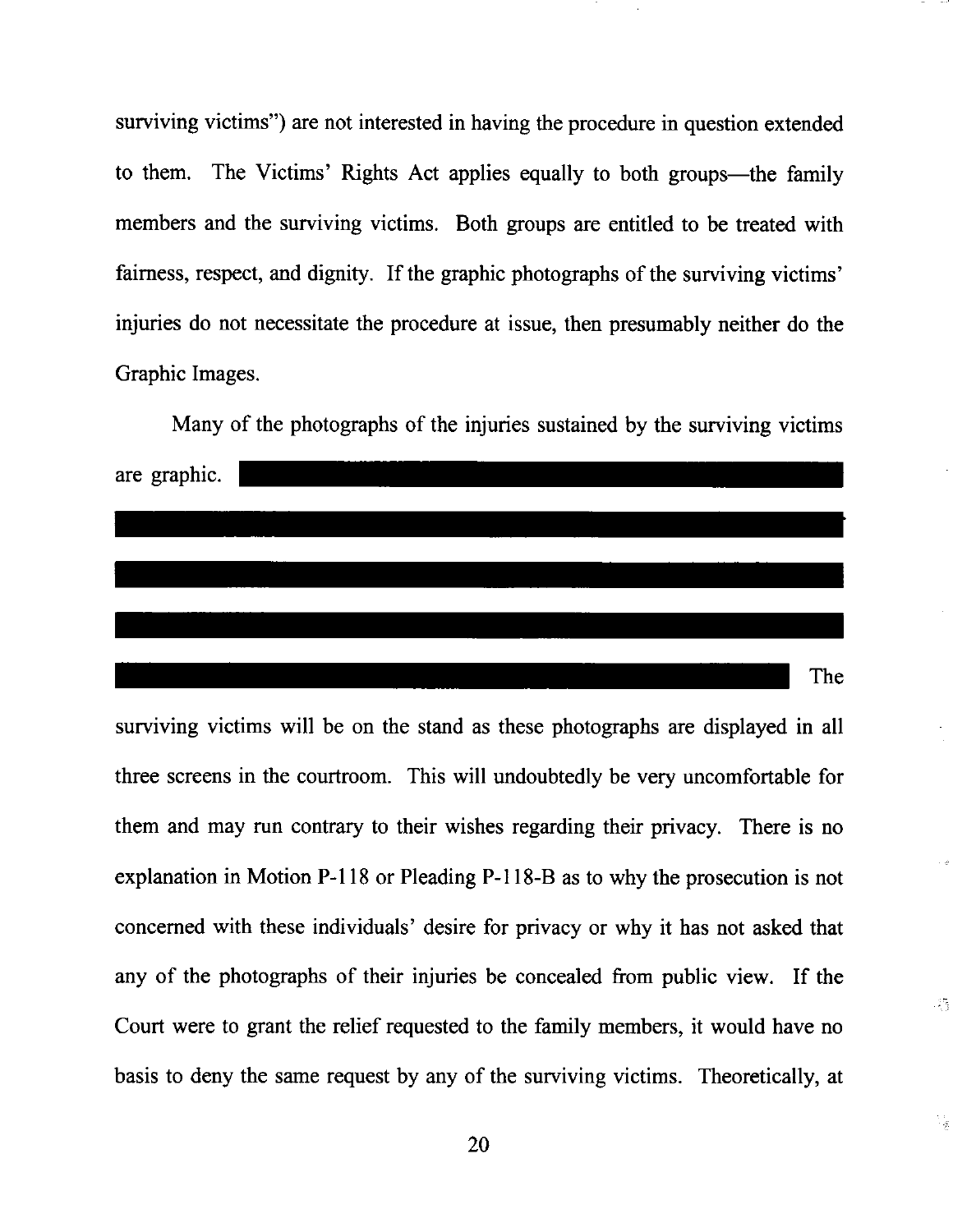some point, this could become a substantially private trial with large portions of it closed to the public and the media.

Second, there are hundreds of victims in this case, see August 28, 2013 Order and Order D-181-A, and the prosecution has not represented that all of the victims (including relatives of some of the deceased victims) agree with the relief sought in Motion P-118 and Pleading P-118-B. If even one victim wishes to view the crime scene video or any other exhibit within the Graphic Images during the trial, he or she is entitled to do so under the First Amendment and the Colorado Victims' Rights Act. Indeed, the Court has ruled that all of the victims have <sup>a</sup> constitutional right to attend all parts of the trial. See August 28, 2013 Order and Order D-l8l-A. Yet, if the Court grants the prosecution's request for a partial closure of the trial, and a victim were to subsequently come forward and demand to view the Graphic Images as they are displayed in the courtroom, the Court would have no way to effectuate that victim's right to attend all parts of the trial. That victim's rights under the First Amendment and the Victims' Rights Act would have to yield to the family members' wishes for privacy. The Court is not aware of any authority that allows it to arbitrarily choose among victims' conflicting wishes, much less that allows it to ignore the Victims' Rights Act, as interpreted in the

 $\mathcal{G}_1$ 

 $\left[\begin{array}{cc} 2 & 0 \\ 1 & 1 \end{array}\right]$ 

금융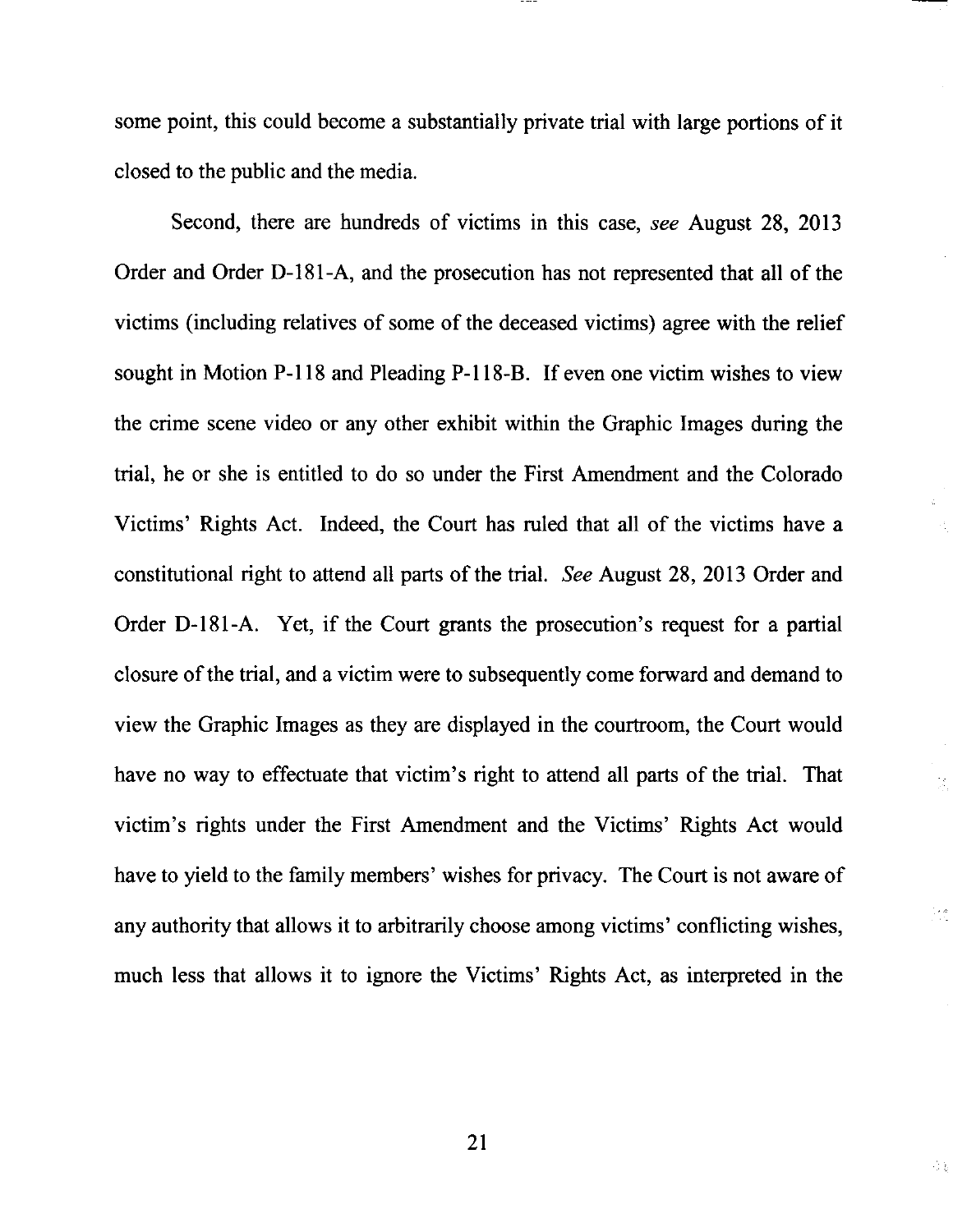August 28,2013 Order and Order D-I81-A, in order to effectuate certain victims' desire for privacy. $7$ 

Third, even if the family members' desire for privacy were deemed to outweigh the defendant's right to a public trial and the public's and the media's right of access, the accommodations requested cannot be reasonably made. The logistics surrounding this trial—including security, accommodations for the public in the courtroom and elsewhere in the Courthouse, accommodations for prospective jurors in the courtroom and elsewhere in the Courthouse, audio equipment in the courtroom, the electronic presentation of evidence, the media's presence, etc.—are already extremely complicated and the space available in the courtroom is already very limited. Despite great effort, the Court was not able to find an appropriate place for a single screen that would satisfy the family members'wishes.

Further, all other options, including those advanced by the prosecution in Pleading P-118-B, present major logistical difficulties, greatly complicate the proceedings, and substantially increase the risk of error. Both of the prosecution's suggestions in Pleading P-llS-B would reduce the already limited space in the courtroom and would require counsel and the defendant to turn their backs to the Court and the witness to watch the Graphic Images on the new screens. In other

 $<sup>7</sup>$  None of the cases on which the prosecution relies involved a large number of victims. Those</sup> cases are distinguishable on this additional ground.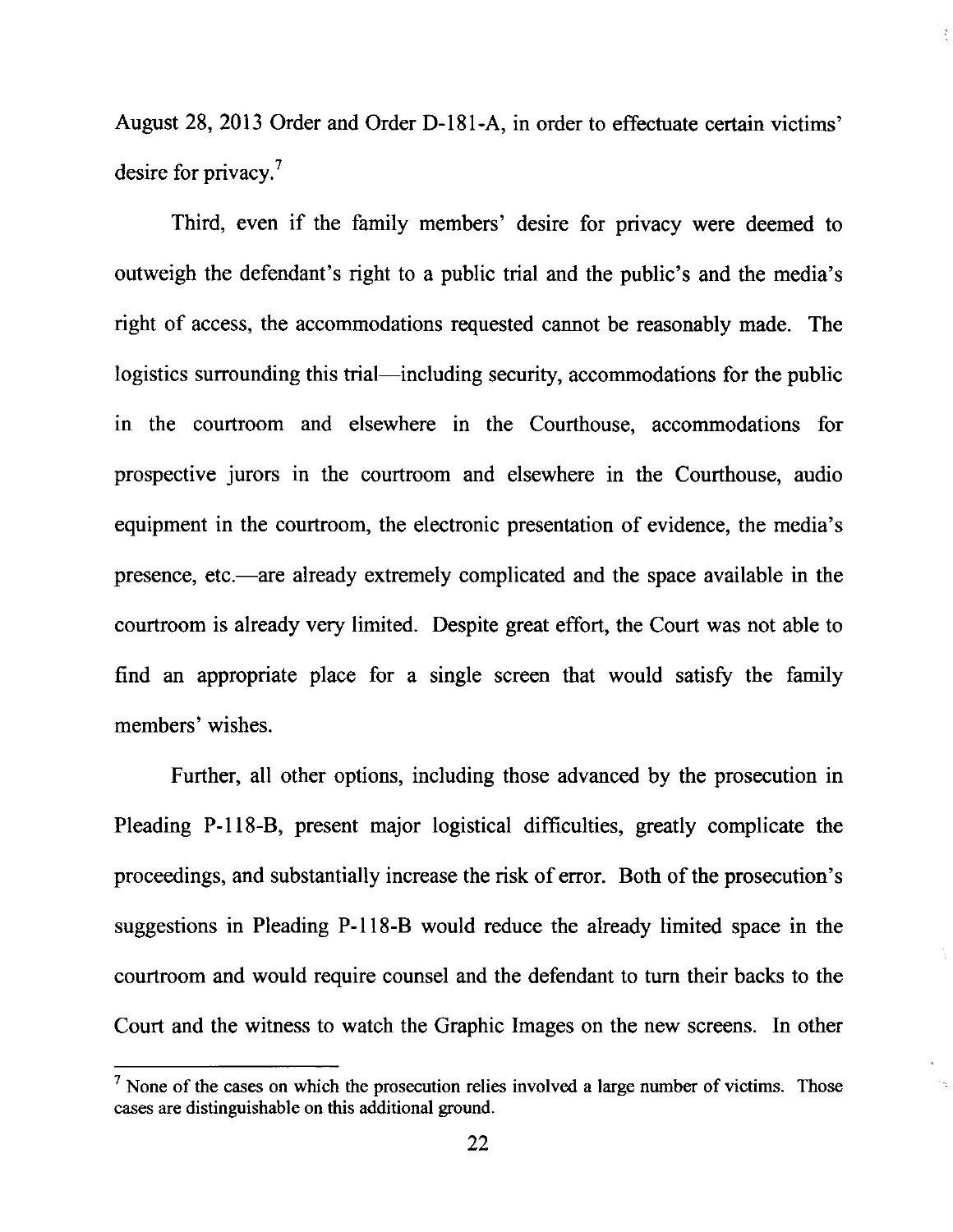words, as a witness testifies about the Graphic Images, counsel and the defendant would be required to constantly tum back and forth befween the witness and the new screens.

Both proposals would also involve equipment that would temporarily block the Court's view of parts of the gallery, as well as the view that some people sitting in the gallery have of the proceedings, including the witness. Because some witnesses who testify about the Graphic Images are also likely to testify about other exhibits that are not included in the Graphic Images, the Court would be required to have an electronic system in place that would allow it to switch back and forth from the three screens already in the courtroom to the two new screens.

In sum, as much as the Court understands and respects the family members' desire for privacy, under the law, this is not a compelling and overriding interest that outweighs the defendant's constitutional right to a public trial or the public's and the media's right of access to open proceedings. Furtherrnore, there are several other concems the People have failed to address. Therefore, the Court cannot make the accommodations requested. The Court is confident that, pursuant to the restrictions and provisions set forth in this Order, the public display of the Graphic Images, while not consistent with the family members' wish for privacy, will not interfere with their rights under the Victims' Rights Act to be treated with faimess, respect, and dignity in all judicial proceedings.

23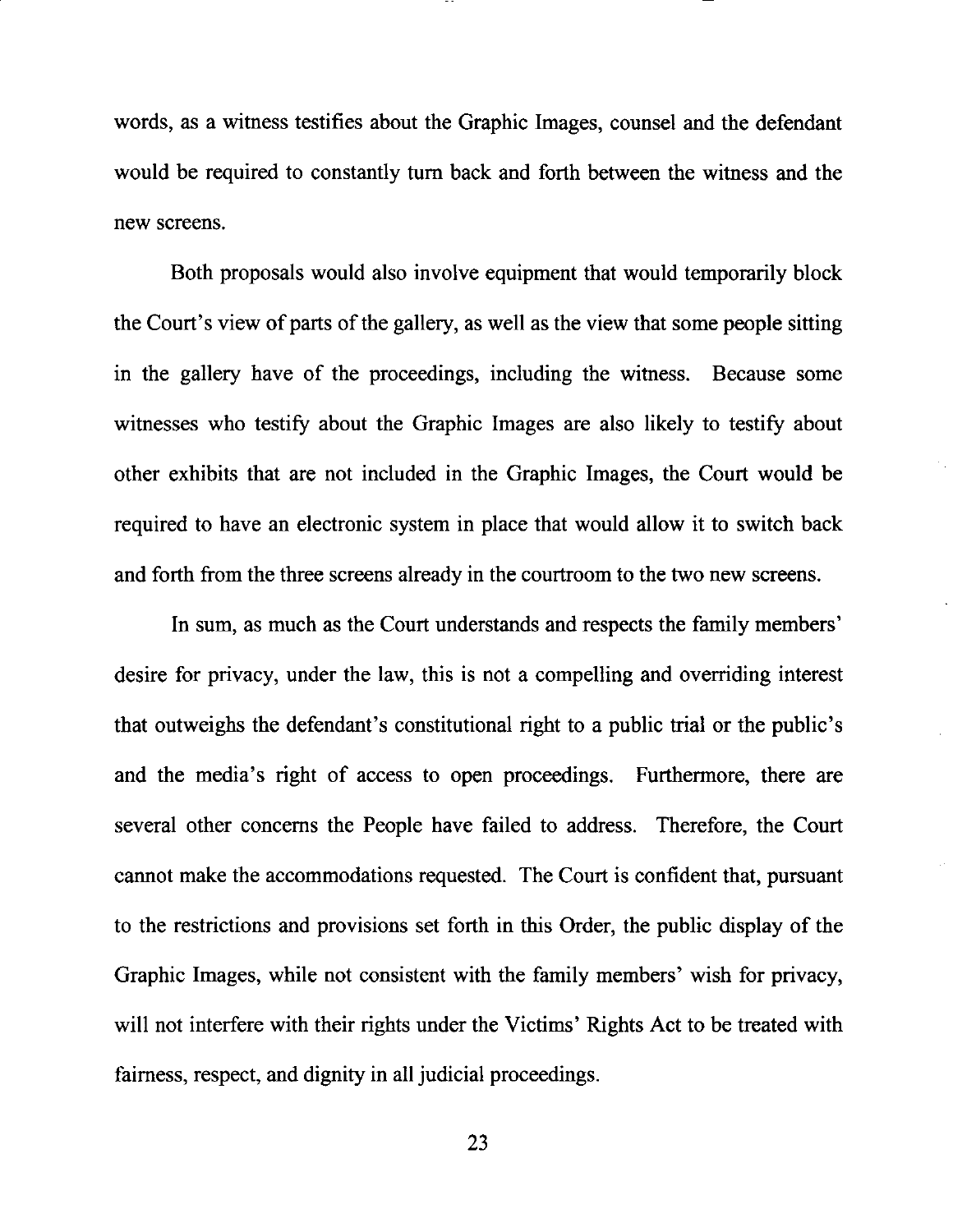For all the foregoing reasons, the prosecution's requests in Pleading P-l l8-B are largely, but not entirely, granted. This Order supersedes Order P-118-A. Dated this 24'h day of March of 2015.

BY THE COURT:<br>Chalos ASAMUTO

Carlos A. Samour, Jr. District Court Judge